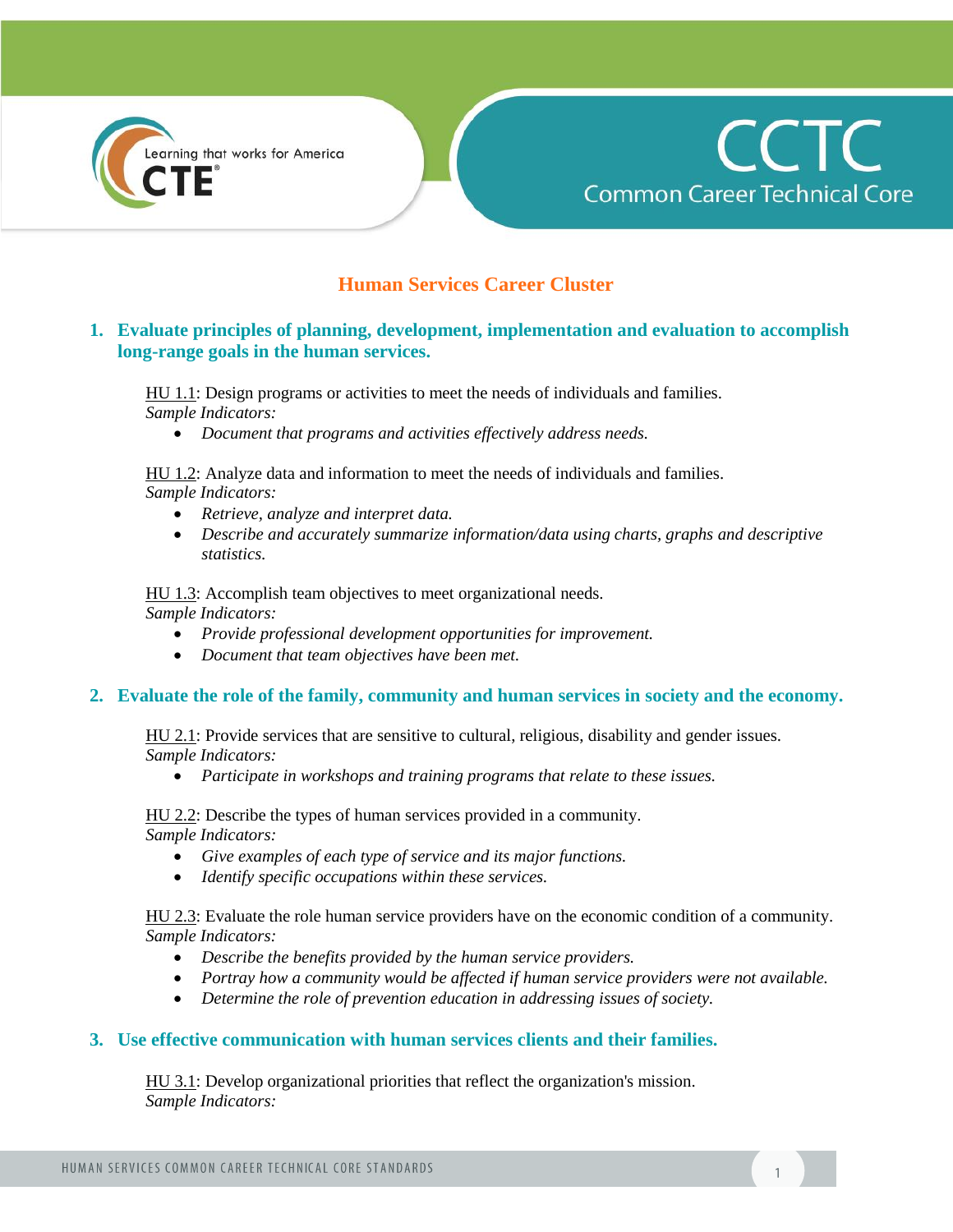



*Assist in setting organizational priorities to ensure quality.*

HU 3.2: Develop practices that are sensitive to cultural, religious, disability and gender issues. *Sample Indicators:*

- *Set up and/or participate in workshops relating to cultural, religious, disability and gender issues specific to human services careers.*
- *Develop service guidelines with other co-workers.*

HU 3.3: Maintain working relationships with individuals, co-workers, and family. *Sample Indicators:*

- *Use interpersonal skills to build effective working relationships.*
- *Identify basic needs of children, individuals and families.*

HU 3.4: Follow regulations and organizational policies and procedures to assure a safe and healthy environment.

*Sample Indicators:*

- *Document information regarding questionable health or safety issues.*
- *Train personnel on regulations and policies concerning a safe and healthy workplace.*

HU 3.5: Provide written procedures and policies for protecting the health and safety of all individuals. *Sample Indicators:*

*Present evidence of written procedures and policies.*

#### **4. Demonstrate ethical and legal conduct in human services settings.**

HU 4.1: Prevent personal liability by following legal requirements. *Sample Indicators:*

*Assess adherence to appropriate personal liability requirements.*

HU 4.2: Implement procedures to protect the health and safety of all individuals. *Sample Indicators:*

*Document and report emergency situations and outcomes to appropriate authorities.*

HU 4.3: Explain the role of government in human services.

*Sample Indicators:*

- *Identify agencies that monitor human services facilities and operations.*
- *Provide examples of government intervention/actions in a human services operation.*

HU 4.4: Comply with legal requirement to assure appropriate conduct. *Sample Indicators:*

*Assess and document legal compliance.*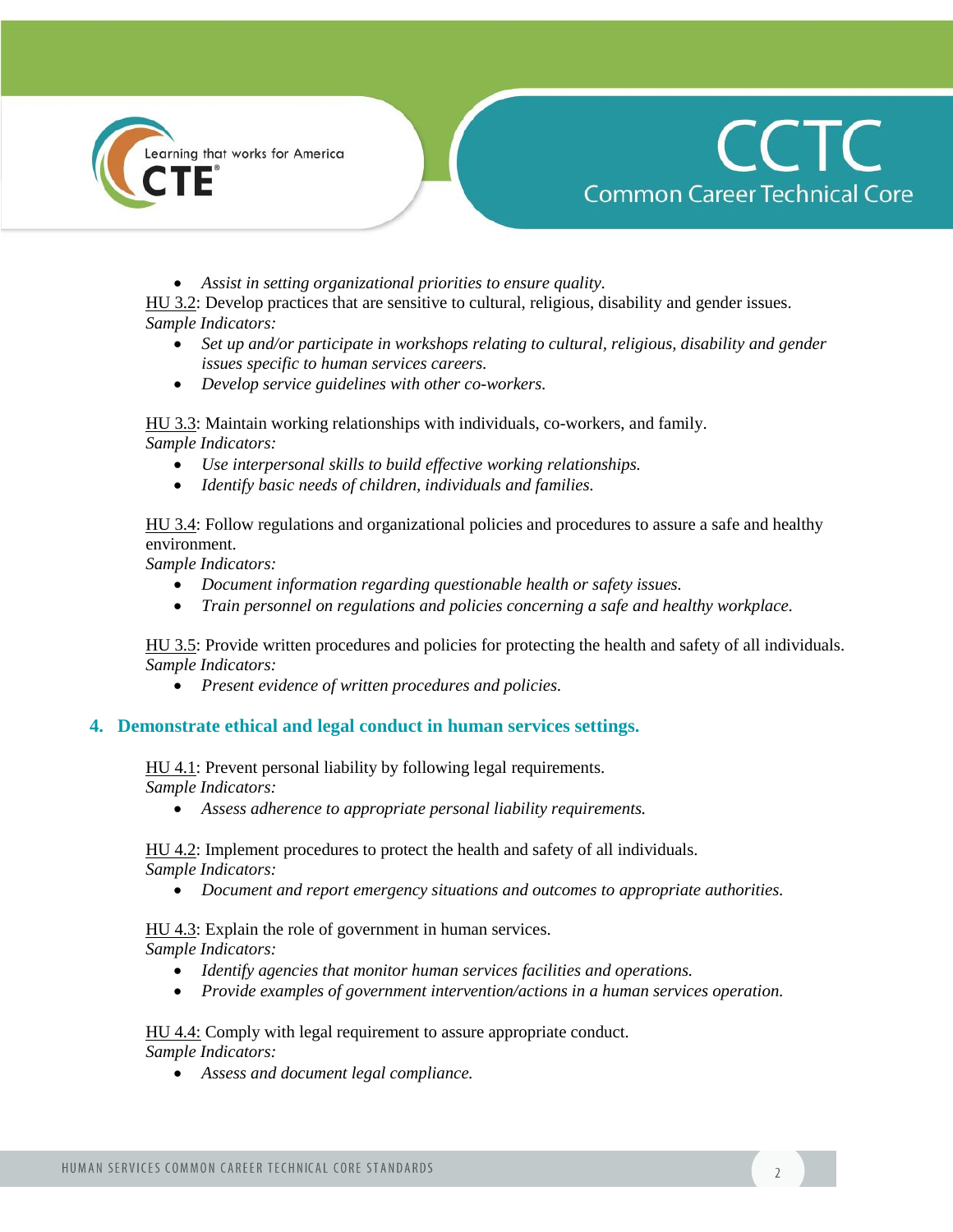



HU 4.5: Apply specific organizational policies and rules to a specific work situation. *Sample Indicators:*

- *Locate and identify specific organizational policy, rule or procedure to assist with a given situation.*
- *Select the appropriate document as a reference for the situation.*

HU 4.6: Maintain compliance by seeking ethical and legal guidance from appropriate sources. *Sample Indicators:*

*Document, review, and resolve ethical and legal conflicts.*

HU 4.7: Demonstrate knowledge of rules and laws designed to promote safety and health. *Sample Indicators:*

- *Identify key rights of employees related to occupational safety and health.*
- *Identify the responsibilities of employers related to occupational safety and health.*
- *Identify rights of clients/customers.*

#### **5. Evaluate career opportunities in each of the Human Services Career Pathways.**

HU 5.1: Practice skills in a chosen career path to gain familiarity with technical processes. *Sample Indicators:*

- *Maintain successful employment.*
- *Explore entrepreneurial opportunities.*

HU 5.2: Meet education and state-specific requirements for a career in human services. *Sample Indicators:*

- *Present legitimate credentials at job interview.*
- *Document continuing education classes.*
- *Present licensing and certification requirements.*

HU 5.3: Participate in career planning for human services.

*Sample Indicators:*

- *Assess personal interests and skills needed for success.*
- *Explore family and consumer science educational programs.*
- *Identify sources of career information and training.*

## **6. Explain how human development principles enhance the well-being of individuals and families.**

HU 6.1: Demonstrate services that align with human development principles.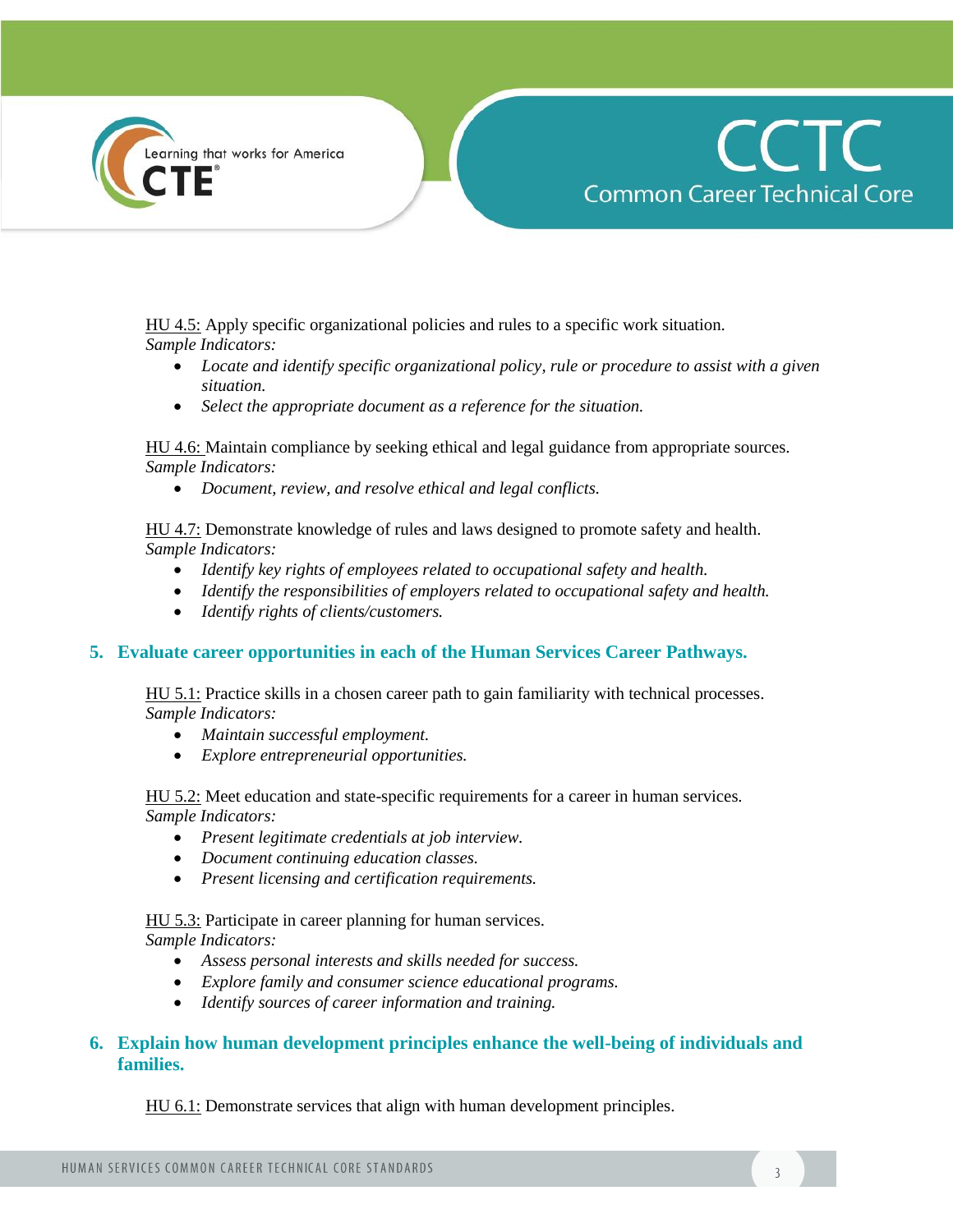



#### *Sample Indicators:*

- *Assess and document the satisfaction of clients/customers/participants with services provided.*
- *Recommend best products, plans or services for clients/consumers.*
- *Produce plans showing benefits for clients/consumers.*
- *Identify services needed to meet the essential needs of children, individuals and families.*

HU 6.2: Act as a community educator and advocate for the profession.

*Sample Indicators:*

- *Explain the role of a professional in the area of expertise to community groups.*
- *Join professional associations and organizations and serve in leadership capacity.*

#### HU 6.3: Assist individuals in making informed decisions.

*Sample Indicators:*

- *Describe alternatives and help identify potential barriers.*
- *Help client to understand potential outcomes.*
- *Demonstrate the understanding of individual needs at various ages, stages and developmental milestones.*

## **Consumer Services Career Pathway (HU-CSM)**

## **1. Obtain necessary credentials, licensures or state-specific requirements to prepare for a career in consumer services.**

HU-CSM 1.1: Examine consumer services laws and ethics to prepare for careers that require state licensure and/or careers that require specific credentials or skills. *Sample Indicators:*

- *Attend education classes to prepare for licensure examinations.*
- *Pass examinations for licensures and maintain licensures with continuing education credits.*
- *Plan educational program to assure career requirements are met.*

#### HU-CSM 1.2: Complete continuing education requirements.

*Sample Indicators:*

- *Document completion of continuing education classes.*
- *Maintain current and marketable business*

#### **2. Communicate product or equipment features that meet the needs of clients and consumers.**

HU-CSM 2.1: Demonstrate product/equipment features to clients and consumers. *Sample Indicators:*

- *Confirm clients/consumers' understanding of product/equipment features.*
- *Answer client and consumer questions confidently and accurately.*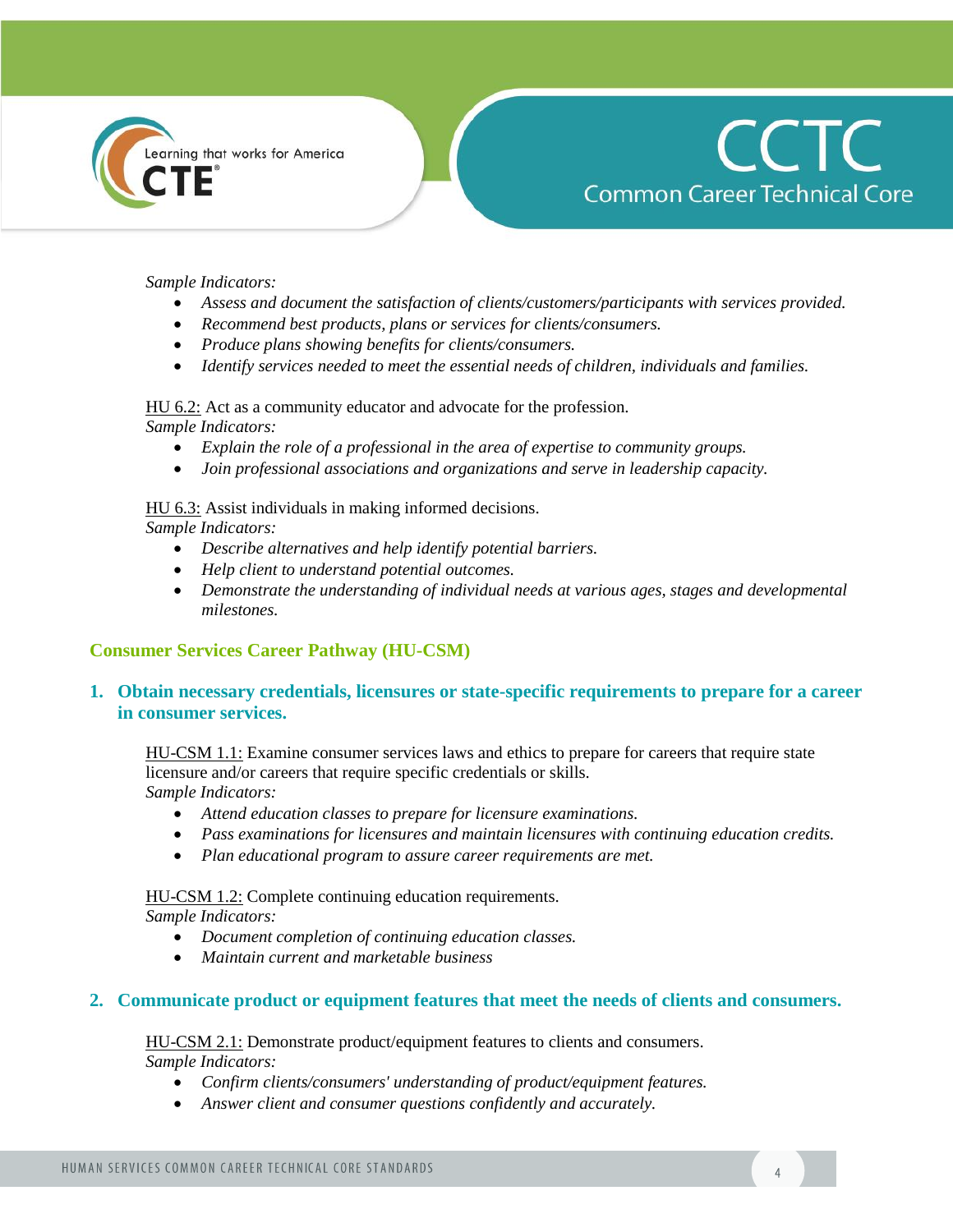



HU-CSM 2.2: Conduct research on products and services. *Sample Indicators:*

- *Locate and synthesize product/service information.*
- *Discuss research findings in everyday language.*

#### **3. Make consumer services recommendations meeting the needs of clients or customers.**

#### HU-CSM 3.1: Motivate clients.

*Sample Indicators:*

- *Listen attentively.*
- *Speak courteously and respectfully.*
- *Include clients/consumers in planning.*
- *Defuse clients/consumer's anger or skepticism.*
- *Resolve conflicting interests.*
- *Respond to client/consumer objections or complaints so that client/consumer shows satisfaction.*

#### HU-CSM 3.2: Apply client/consumer service techniques to complete transactions.

*Sample Indicators:*

- *Manage objections with courtesy and defuse them.*
- *Facilitate clients/consumer's follow-through with the transaction.*
- *Maintain client/consumer relationship as client/consumer returns for services and refers others.*

#### HU-CSM 3.3: Elicit financial information and preferences through interviews with clients/consumers. *Sample Indicators:*

- *Obtain all necessary information.*
- *Identify client/consumer preferences.*

HU-CSM 3.4: Advise customers using appropriate and relevant information. *Sample Indicators:*

- *Respond to questions appropriately.*
- *Evaluate risk/reward relationships of consumer's preferences.*
- *Recommend options related to situation.*
- *Follow up with client/consumer on outcome of plan implementation.*

## **4. Analyze financial/economic situations when making recommendations about consumer services.**

HU-CSM 4.1: Evaluate client/consumer resources versus product costs and client risk tolerance level. *Sample Indicators:*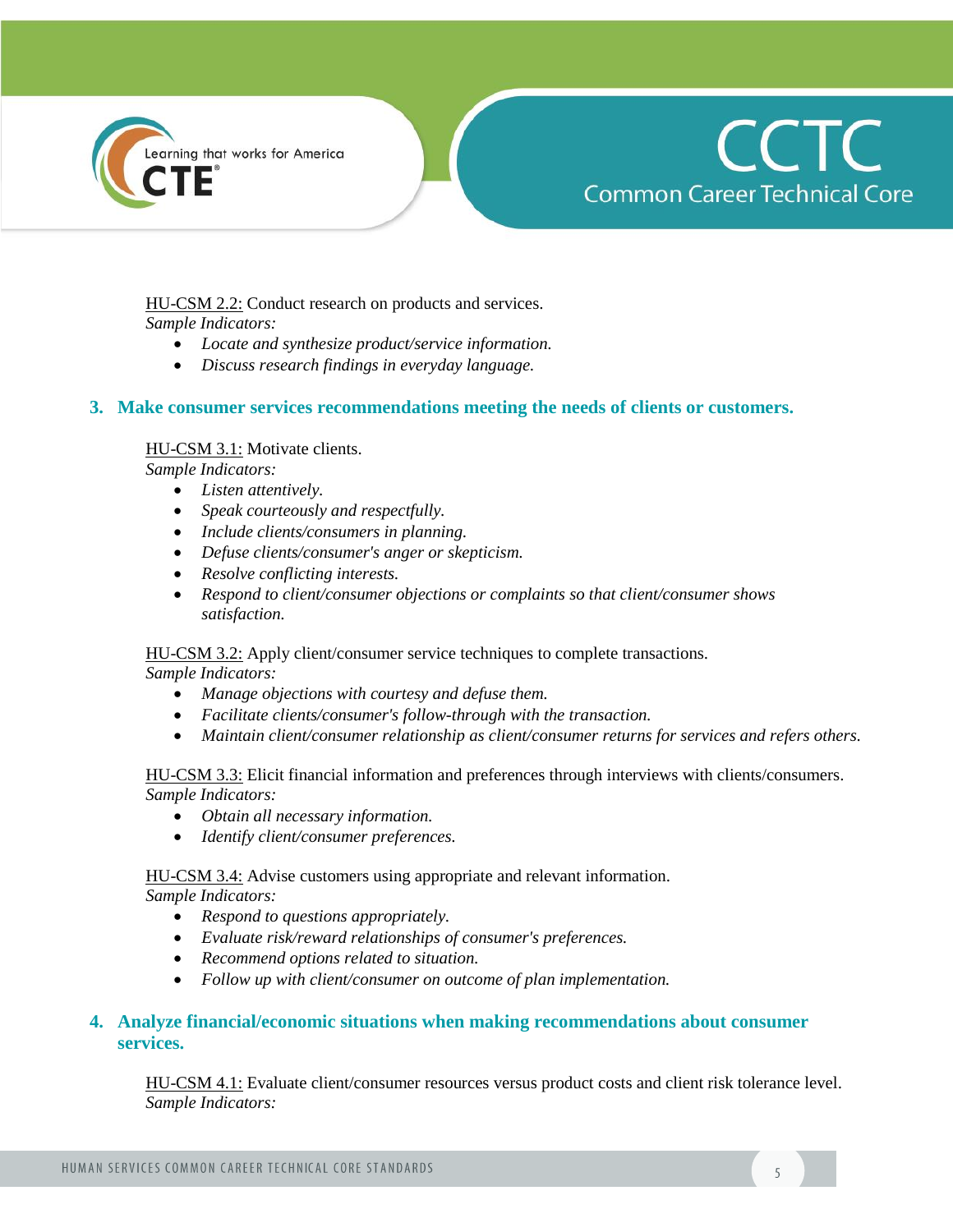



- *Evaluate client/consumer resources versus cost.*
- *Educate client/consumer about most beneficial choices.*
- *Recommend best products, plans, or services for client/consumer.*

HU-CSM 4.2: Synthesize economic principles, client/consumer data, and math skills to produce comprehensive budgets, purchasing plans, and/or financial plans. *Sample Indicators:*

*Produce attainable and manageable plans.*

*Produce plans showing benefits for clients/consumers.*

HU-CSM 4.3: Create plan to balance purchases, budgets, businesses, real estate investments or portfolio investments.

*Sample Indicators:*

*Produce balanced plan, explaining to client/consumer how the plan provides balance.*

HU-CSM 4.4: Consult with co-workers or those knowledgeable in a field of expertise when needed to expedite solutions to problems.

*Sample Indicators:*

*Refer client/consumer to others if client/consumer will be better served.*

HU-CSM 4.5: Develop client/consumer recommendations using the appropriate investing or purchasing strategy.

*Sample Indicators:*

- *Analyze clients/consumer's assets and purchasing power.*
- *Evaluate options and choose options for maximum return and minimum risk.*
- *Synthesize elements to produce purchase or investment recommendations that satisfy clients/consumers.*

## **5. Use standard business processes or procedures to create consumer service information and facilitate client interactions.**

HU-CSM 5.1: Develop client/consumer recommendations using the appropriate investing or purchasing strategy.

*Sample Indicators:*

*Manage numerical information using a calculator.*

HU-CSM 5.2: Use appropriate computer applications. *Sample Indicators:*

- *Use Internet to access current information.*
- *Use Microsoft Word, Power Point and Excel.*
- *Write, send, and receive e-mail.*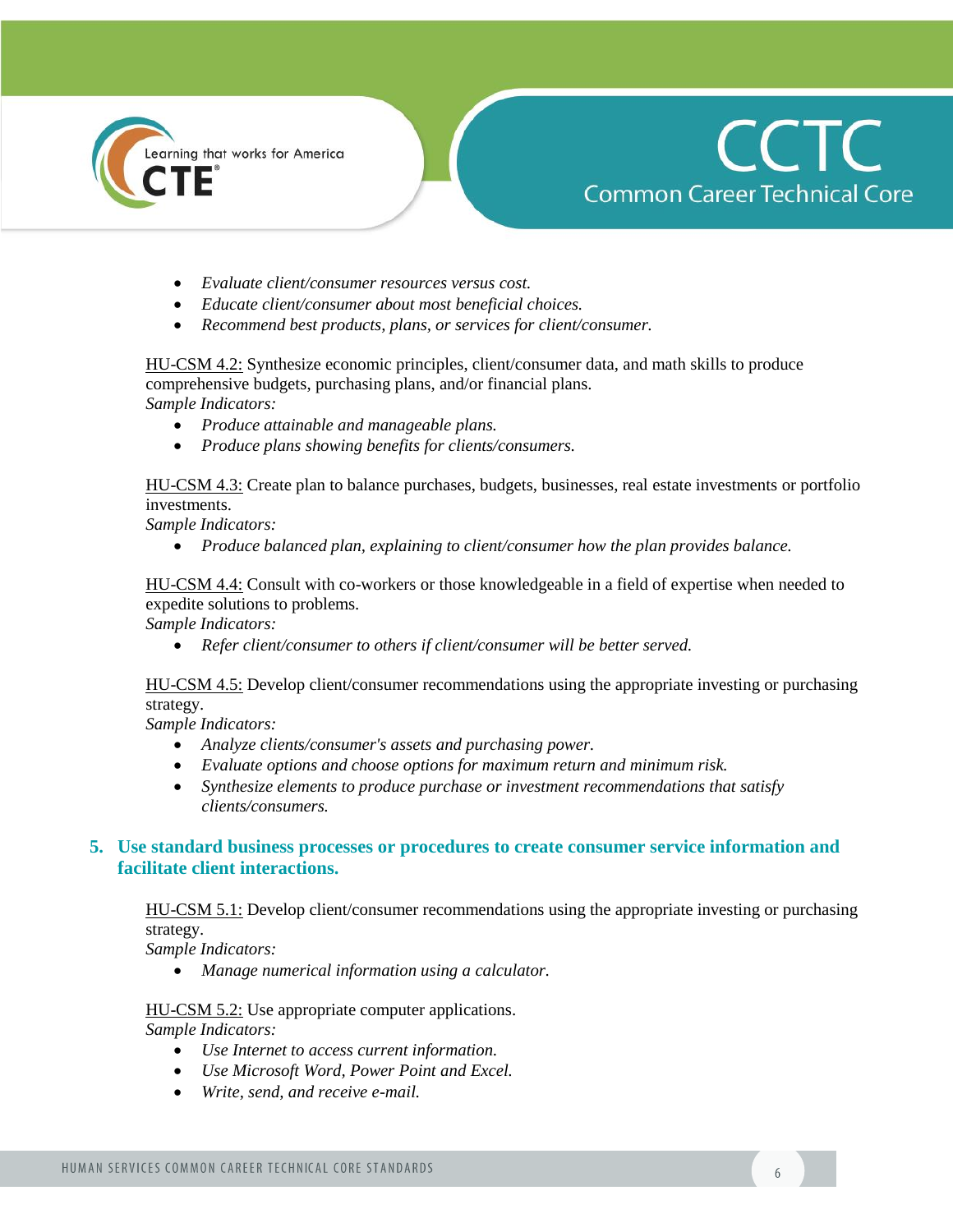



- *Use specialized software to prepare needed documents, accurately representing market analyses, contracts, projected outcomes, amortization, etc.*
- *Use desktop software to produce advertising materials.*
- *Create documents for client/consumer and office use.*
- *Create website for Internet advertising.*

HU-CSM 5.3: Use computer technology to maintain product and client information. *Sample Indicators:*

- *Create product information such as brochures.*
- *Establish and update customer database.*

#### **6. Use a variety of methods to educate audiences about consumer services.**

HU-CSM 6.1: Present comprehensive subject or product information.

*Sample Indicators:*

- *Provide customized oral presentations and visual materials to specific audiences.*
- *Confirm clients'/customers' understanding of product/equipment features.*

HU-CSM 6.2: Select and use key information to advertise consumer services. *Sample Indicators:*

*Use the concept of 3-4 primary "info bites" for advertising in various forms of media.*

## **7. Demonstrate knowledge of ethical and legal responsibilities associated with providing consumer services.**

HU-CSM 7.1: Model behaviors that demonstrate stewardship of client/consumer assets. *Sample Indicators:*

- *Provide beneficial help and suggestions to client/consumer.*
- *Recognize when a client/consumer needs an advocate, and follow through with meeting these needs.*

HU-CSM 7.2: Model ethical behaviors in the relationship with a consumer services client/consumer. *Sample Indicators:*

- *Offer prompt, honest, and efficient services.*
- *Protect client/consumer from fraud, deceit or misrepresentation.*
- *Immediately disclose any conflicts of interest.*
- *Make recommendations for service based on the preferences and needs of the client/consumer.*

HU-CSM 7.3: Comply with the letter and spirit of laws and regulations related to retail, governmental or private services. *Sample Indicators:*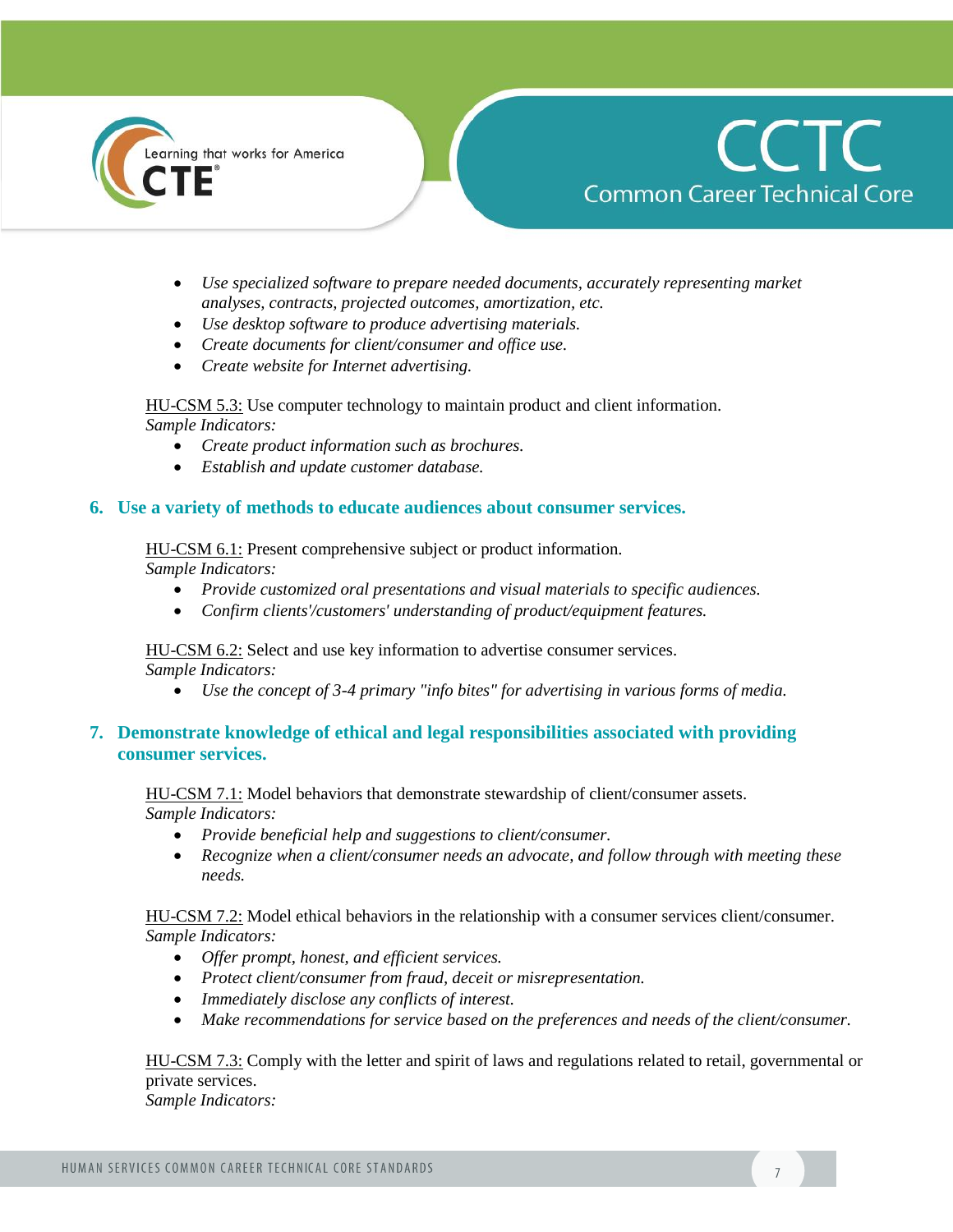



*Document any questionable conduct.*

HU-CSM 7.4: Inform clients and customers about protection agencies and their rights related to fraudulent practices.

*Sample Indicators:*

*Identify agencies and contact information of consumer protection agencies.*

## **8. Apply business procedures and utilize equipment and facilities to produce satisfying client outcomes.**

#### HU-CSM 8.1: Manage funds.

*Sample Indicators:*

- *Provide accurate records of receipts and disbursements.*
- *Recommend options regarding investments, insurance, retirement, etc.*
- *Create financial plan or purchasing plan for client.*

HU-CSM 8.2: Advise clients using appropriate and relevant information.

*Sample Indicators:*

- *Complete paperwork for orders/purchases with accuracy.*
- *Provide desired product to consumer.*
- *Demonstrate product/equipment features to clients and customers.*

HU-CSM 8.3: Provide a safe, accessible, and psychologically suitable environment for client/consumer. *Sample Indicators:*

- *Evaluate accessibility to transportation.*
- *Evaluate safety and security of the location.*
- *Implement elements of a non-threatening environment.*

## **Counseling & Mental Health Services Career Pathway (HU-CMH)**

#### **1. Use clear written, spoken and non-verbal messages when communicating with clients about mental health services and the counseling process.**

HU-CMH 1:1: Explain mental health services based on the individual's choice and preference. *Sample Indicators:*

- *Evaluate client's state of readiness for counseling or other mental health services.*
- *Document informed consent.*

HU-CMH 1:2: Select an effective strategy to educate the client about the counseling process by synthesizing information collected. *Sample Indicators:*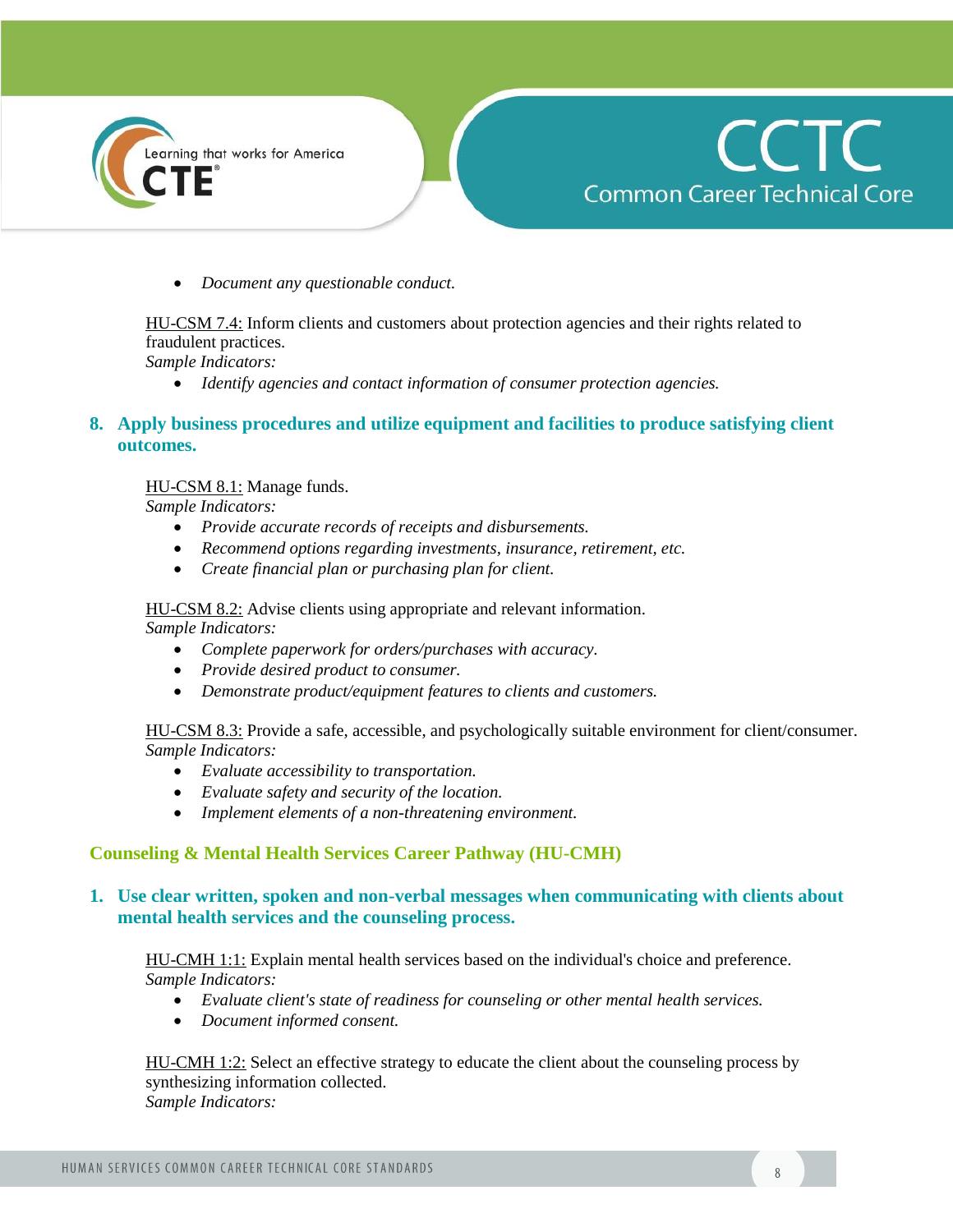

## **CCTC Common Career Technical Core**

- *Document client acknowledgement of financial responsibilities.*
- *Speak clearly, understandably and to the point.*
- *Analyze nonverbal behavior.*
- *Ask open-ended questions.*

HU-CMH 1:3: Establish rapport, and enhance client confidence.

*Sample Indicators:*

- *Listen attentively with eye contact.*
- *Accurately repeat, rephrase or interpret.*
- *Display non-threatening body language.*
- *Evaluate client's readiness for an open discussion.*
- *Use the communication skills required to manage conflict with client.*

HU-CMH 1:4: Document client information and safeguard to maintain client confidentiality.

*Sample Indicators:*

- *Prepare accurate and concise records including progress notes and discharge summaries.*
- *Follow confidentiality guidelines.*
- *Report in a timely manner.*

## **2. Utilize functional and specialized assessments to evaluate needs and solutions for counseling and mental health.**

HU-CMH 2.1: Prepare file documents by evaluating and interpreting information.

*Sample Indicators:*

- *Obtain past records whenever possible.*
- *Obtain releases for information and consults with past mental health providers or others who may have helpful information.*

## HU-CMH 2.2: Recognize issues and/or problems based on client participation.

*Sample Indicators:*

- *Present evaluation for client response.*
- *Address any denial of issues.*

## HU-CMH 2.3: Suggest solutions that incorporate client's perceptions.

*Sample Indicators:*

- *Contract for counseling plan.*
- *Collaborate with client to draw up a resource list.*

#### HU-CMH 2.4: Evaluate client's progress in a timely manner. *Sample Indicators:*

*Review progress notes and counseling plans routinely.*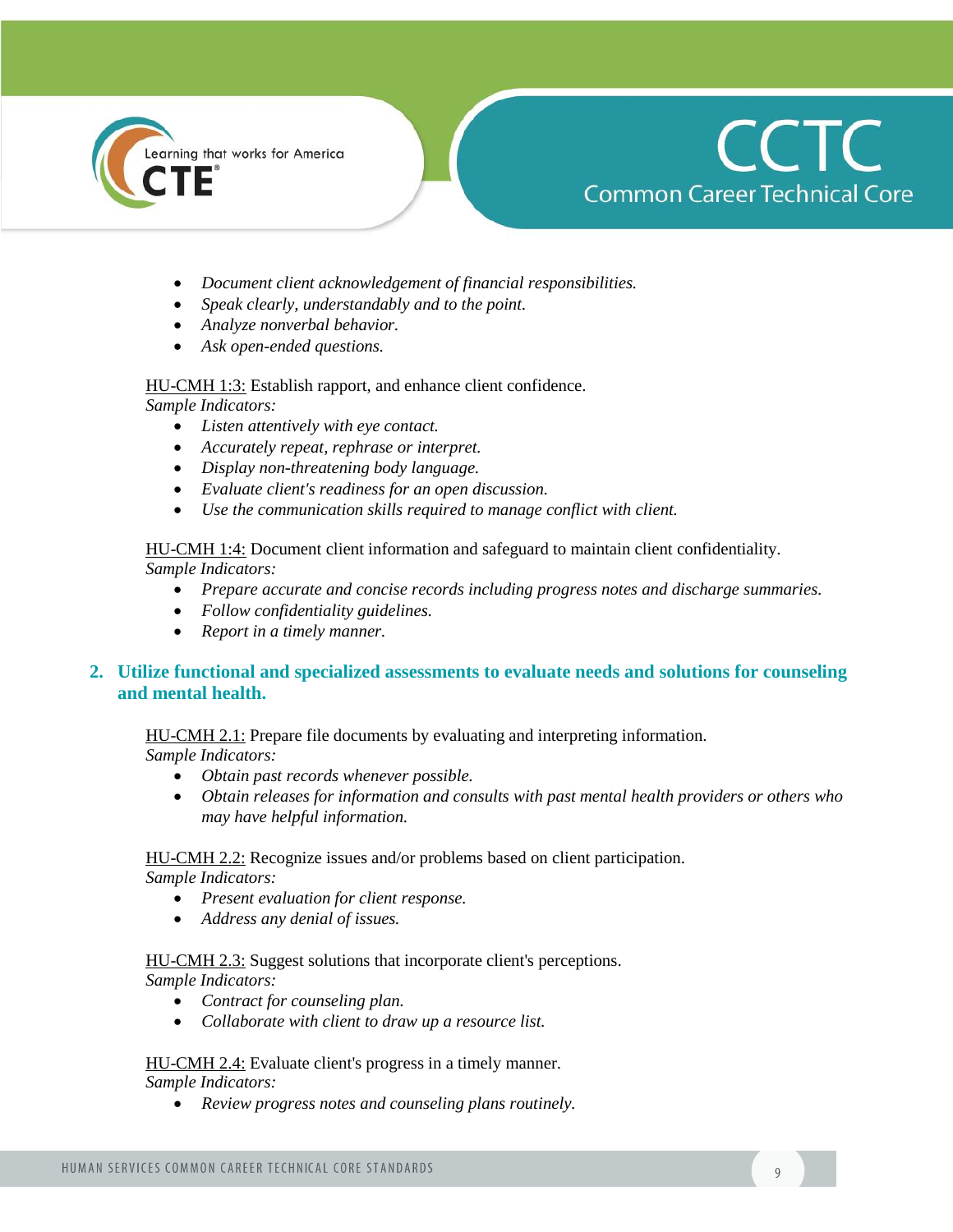



- *Communicate in unambiguous terms, avoiding technical language and jargon.*
- *Encourage comments and questions.*

#### HU-CMH 2.5: Research interventions and theories that may be relevant.

*Sample Indicators:*

- *Use proactive approach to problem-solving.*
- *Develop a research-based plan to treat each client individually.*
- *Document the use of updated theory and knowledge and associated results.*

#### **3. Evaluate client motivation, strengths and weaknesses to develop a client treatment program.**

HU-CMH 3.1: Refer client to other service providers to serve unusual or unexpected needs. *Sample Indicators:*

- *Match services to client level of need for least restrictive level of care.*
- *Choose therapeutic strategy based on evaluation.*

#### HU-CMH 3.2: Create solutions to solve problems.

*Sample Indicators:*

- *Evaluate options with client.*
- *Negotiate agreement for using chosen solutions.*

HU-CMH 3.3: Evaluate success with client by comparing progress with desired objectives. *Sample Indicators:*

- *Time-limit treatment, based on progress.*
- *Negotiate discharge with client.*

HU-CMH 3.4: Interpret client information to recommend proper care for crisis interventions. *Sample Indicators:*

- *Provide recommended level of care.*
- *Provide client with resources to follow-through on recommendations.*

#### HU-CMH 3.5: Inform clients and supervisors about problems, solutions, successes, plans and implementations.

*Sample Indicators:*

- *Know and use organizational hierarchy.*
- *Follow organizational and legal procedures regarding duty to report, crisis intervention and out of the ordinary events.*
- **4. Demonstrate knowledge of an operational mental health or counseling program that meets organizational goals.**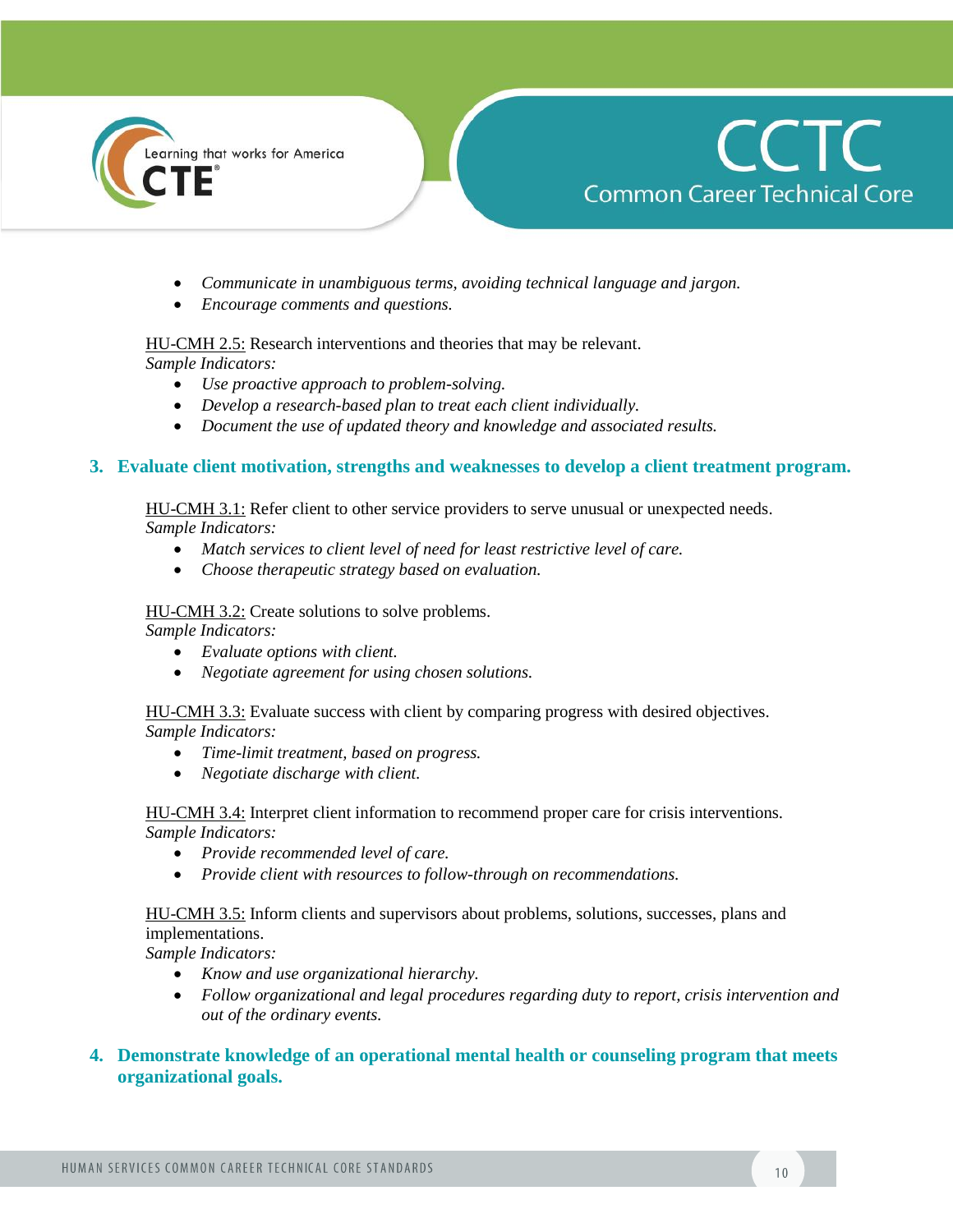

HU-CMH 4.1: Meet contractual obligations based on organizational policies and procedures. *Sample Indicators:*

- *Access information quickly.*
- *Create a solution to enhance beneficial aspects of the organization and minimize malignant aspects of the organization.*

HU-CMH 4.2: Use resources for effective response to clients.

*Sample Indicators:*

- *Use telephone, fax, and email for timely turnarounds.*
- *Identify educational resources and support groups.*
- *Collect data using online assessments.*
- *Assist in career planning and job search opportunities for clients.*

HU-CMH 4.3: Provide a suitable facility to create a welcoming environment.

*Sample Indicators:*

- *Evaluate accessibility to transportation.*
- *Evaluate safety and security.*
- *Provide a functional work environment, including equipment and utilities.*
- *Plan furniture, rooms, and decor for a non-threatening environment.*
- *Use business behaviors that provide privacy, autonomy and dignity for clients from diverse backgrounds.*

## **5. Demonstrate the ethical and legal responsibilities of counseling and mental health services.**

HU-CMH 5.1: Follow privacy regulations to ensure confidentiality of client information. *Sample Indicators:*

- *Guard session information.*
- *Keeps records inaccessible to the general public.*

HU-CMH 5.2: Keep current on changing laws to ensure that all legal guidelines are followed. *Sample Indicators:*

- *Report abuse cases.*
- *Report life-threatening situations after evaluating the intensity of suicidal or homicidal intent.*
- *Release client records only under subpoena.*

## **6. Choose appropriate counseling and therapy techniques to serve identified needs.**

HU-CMH 6.1: Create on-target solutions through assessment of difficulties with individual clients. *Sample Indicators:*

- *Document that client remains in treatment until discharged.*
- *Document that client adjusts as predicted.*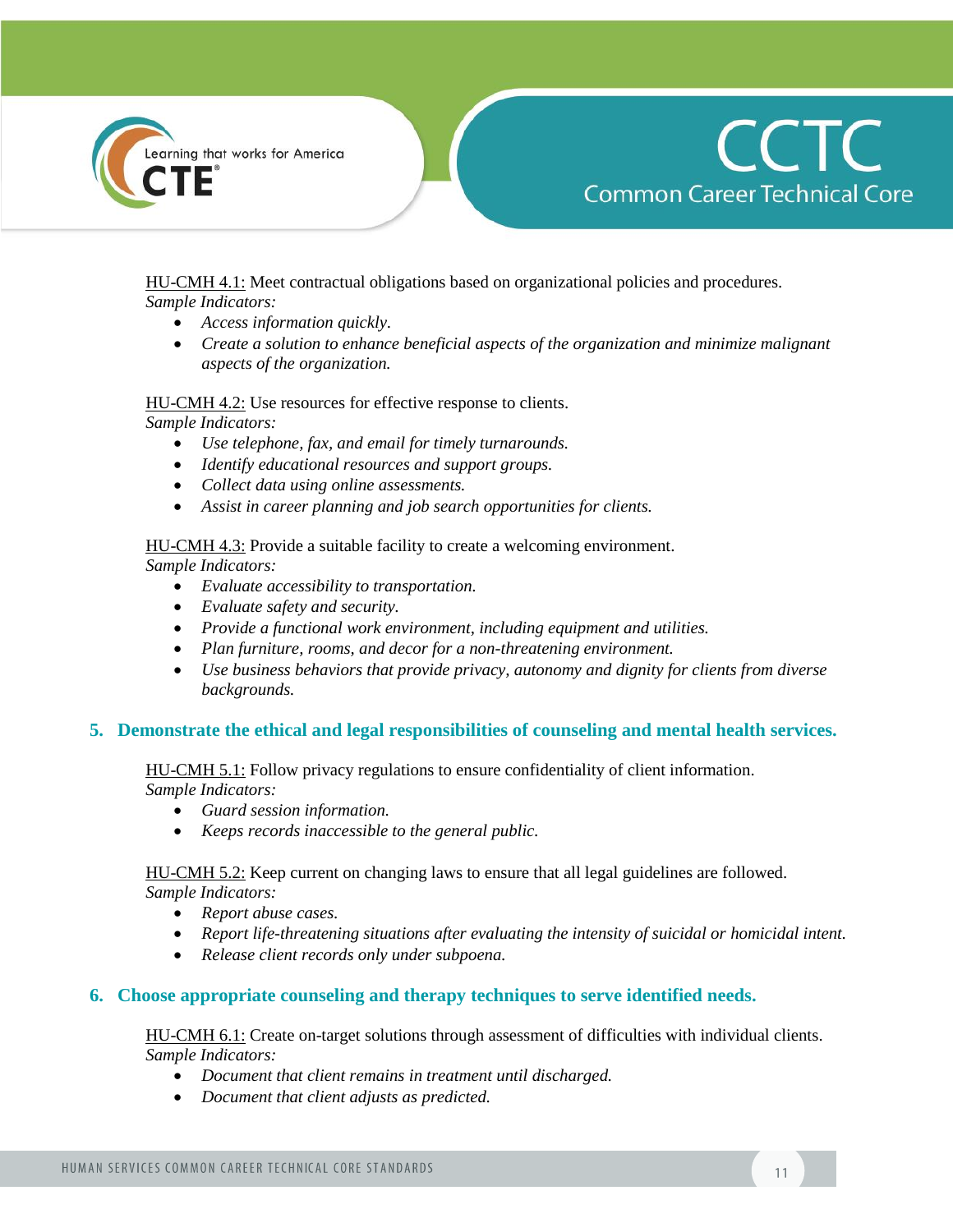



- *Document that client refers others.*
- *Document that client returns when other problems arise.*

HU-CMH 6.2: Use techniques effectively and consistently to inspire client confidence. *Sample Indicators:* 

- *Attend to client verbal behaviors, and respond consistently.*
- *Attend to client nonverbal behaviors, and respond consistently.*

HU-CMH 6.3: Collaborate with clients to establish a milieu that encourages learning and change. *Sample Indicators:* 

- *Document client's interest in assignments and follow-through.*
- *Document client's follow-through with recommendations and change.*

HU-CMH 6.4: Collaborate with clients to develop solutions aligning to their cultural backgrounds. *Sample Indicators:* 

*Document that collaborations produce effective solutions resulting in client change.*

#### **Early Childhood Development & Services Career Pathway (HU-EC)**

## **1. Demonstrate communication techniques with children to facilitate ongoing development and enhance learning.**

#### HU-EC 1:1: Interact with child as an individual and in group settings.

*Sample Indicators:*

- *Interact with children on their level (e.g., bend down to engage children and provide support).*
- *Confirm that staff members question children when appropriate.*
- *Regularly engage parents in conversations concerning their child's development, child development in general, and current issues in the program or classroom.*
- *Regularly engage children in meaningful conversations about areas of interest to the child.*
- *Ask children to comment and question openly and often.*
- *Rephrase and respond to comments appropriately and accurately.*

#### HU-EC 1:2: Provide a positive role model to the children.

*Sample Indicators:*

- *Interact with child in a positive manner.*
- *Use grammatically correct speech in communication.*

#### HU-EC 1:3: Engage children in meaningful and developmentally appropriate conversations to enhance learning and direct behavior.

*Sample Indicators:* 

*Regularly engage children in meaningful conversations about areas of interest to the child.*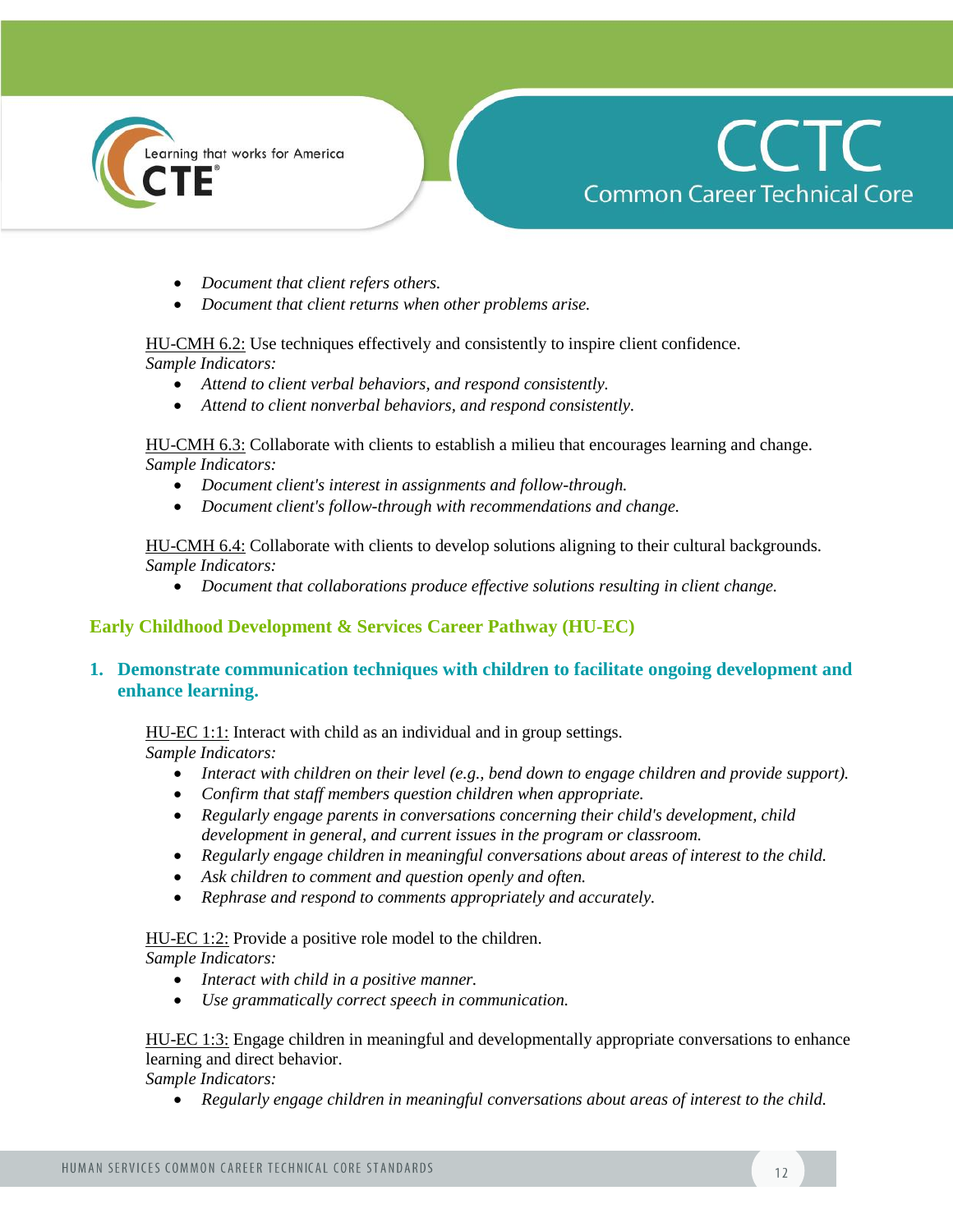



- *Confirm that children understand and respond by following directions.*
- *Use strategies when providing guidance/intervention for inappropriate behavior (e.g. redirection, appropriate choices, etc.).*
- *Ask children for input on classroom rules and routines.*

## **2. Communicate effectively with fellow staff members to facilitate child development activities.**

HU-EC 2:1: Communicate about classroom activities.

*Sample Indicators:* 

- *Communicate scheduled meetings to parents and family.*
- *Keep accurate meeting records.*
- *Implement action plans that are agreed to by all parties.*

HU-EC 2:2: Communicate about the developmental abilities of the children in the classroom. *Sample Indicators:* 

- *Document in clear, concise writing the child's development and services provided.*
- *Keep accurate records up-to-date and readily available.*

HU-EC 2:3: Communicate information with staff and family members. *Sample Indicators:* 

- *Develop a system that enables communication to be shared as appropriate and needed.*
- *Develop a system to assure continual contact with parents, guardians and caregivers.*

HU-EC 2:4: Document and share intervention strategies (when needed) regarding typical and atypical child development.

*Sample Indicators:* 

- *Respond quickly to situations that require adult intervention, such as injury or behavior issues.*
- *Take immediate action to help a child, which may include first aid or calling 911.*
- *Inform supervisor of problem and action.*
- *Document incident report.*

## **3. Maintain working knowledge of child development licensing and certification organizations to keep abreast of current procedures and changes.**

HU-EC 3.1: Identify appropriate licensing regulations.

*Sample Indicators:* 

*Document that program is compliant with current licensing regulations.* 

HU-EC 3.2: Respond to all licensing and certification communications in a timely manner. *Sample Indicators:* 

*Maintain required credentials.*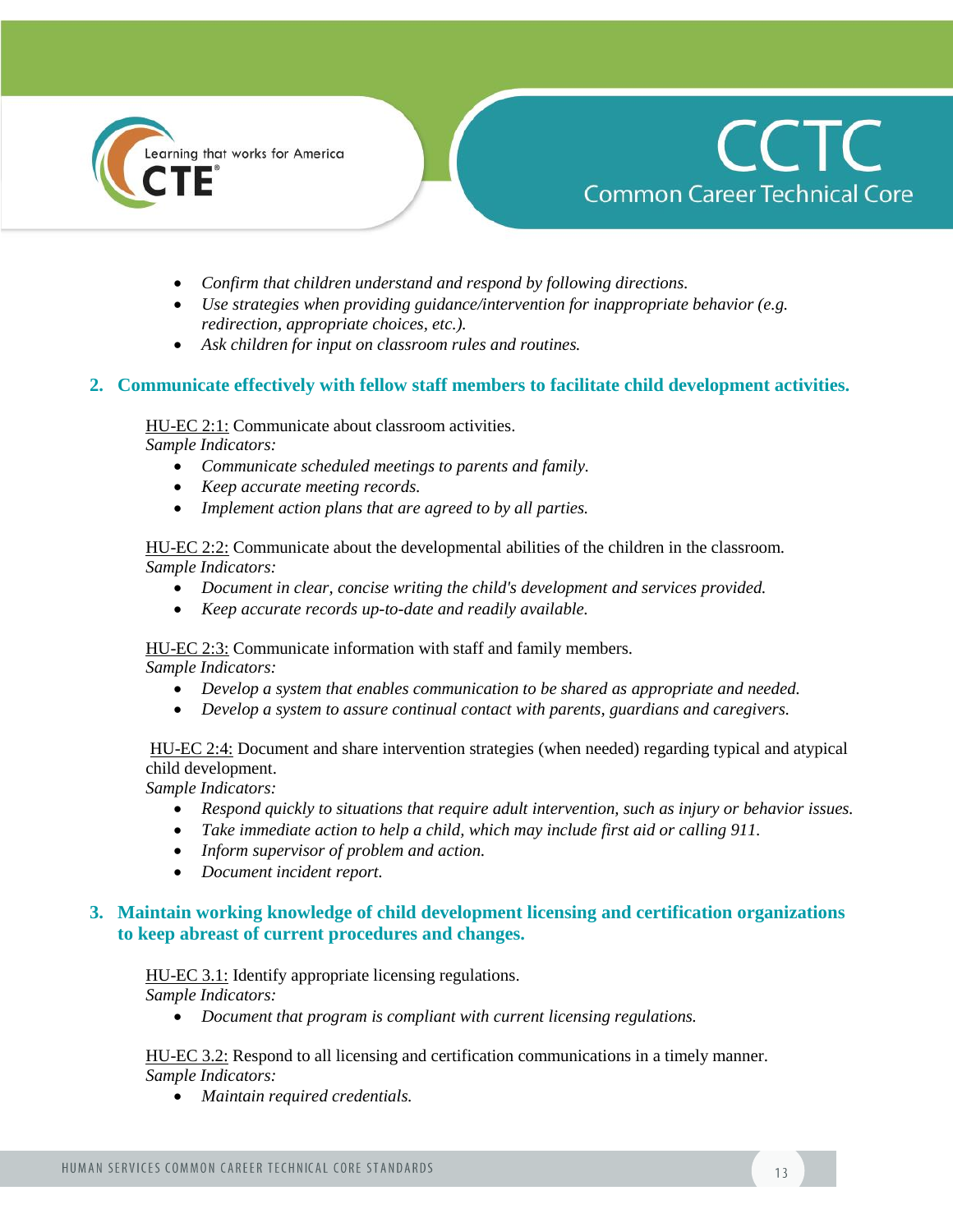



HU-EC 3.3: Initiate communication as needed to resolve situations. *Sample Indicators:* 

- *Respond proactively when problems arise.*
- *Follow through with suggestions provided.*

HU-EC 3.4: Cooperate with all service providers. *Sample Indicators:* 

- *Respond to requests or concerns.*
- *Follow through with solutions in a timely manner.*

HU-EC 3.5: Meet state-specific early childhood requirements for employment and licensing regulations. *Sample Indicators:* 

- *Document employee CDA certifications.*
- *Document continuing education classes.*

## **4. Create and maintain relationships between staff and parents/family members to encourage involvement and facilitate child development and learning.**

HU-EC 4.1: Develop activities that promote staff and parent/family member involvement. *Sample Indicators:* 

- *Greet parents and family members when they enter the program or classroom.*
- *Use correct names for parents and family members.*
- *Listen and talk to parents and families about their expectations and hopes.*
- *Document parents' actions and comments indicating understanding of information provided.*
- *Show respect for various family structures.*

HU-EC 4.2: Demonstrate strategies to establish and communicate the parent's and family's role as primary teachers.

*Sample Indicators:* 

- *Request parents' suggestions for curriculum development.*
- *Discuss child's progress with parents at formal and informal meetings.*
- *Suggest developmentally appropriate activities that the parent can do with their child at home.*

HU-EC 4.3: Educate families on the development of their child.

*Sample Indicators:* 

- *Write and phone parents/family regularly to inform them about child's progress and activities.*
- *Provide parents with developmental information about their child and typically developing children of their child's age.*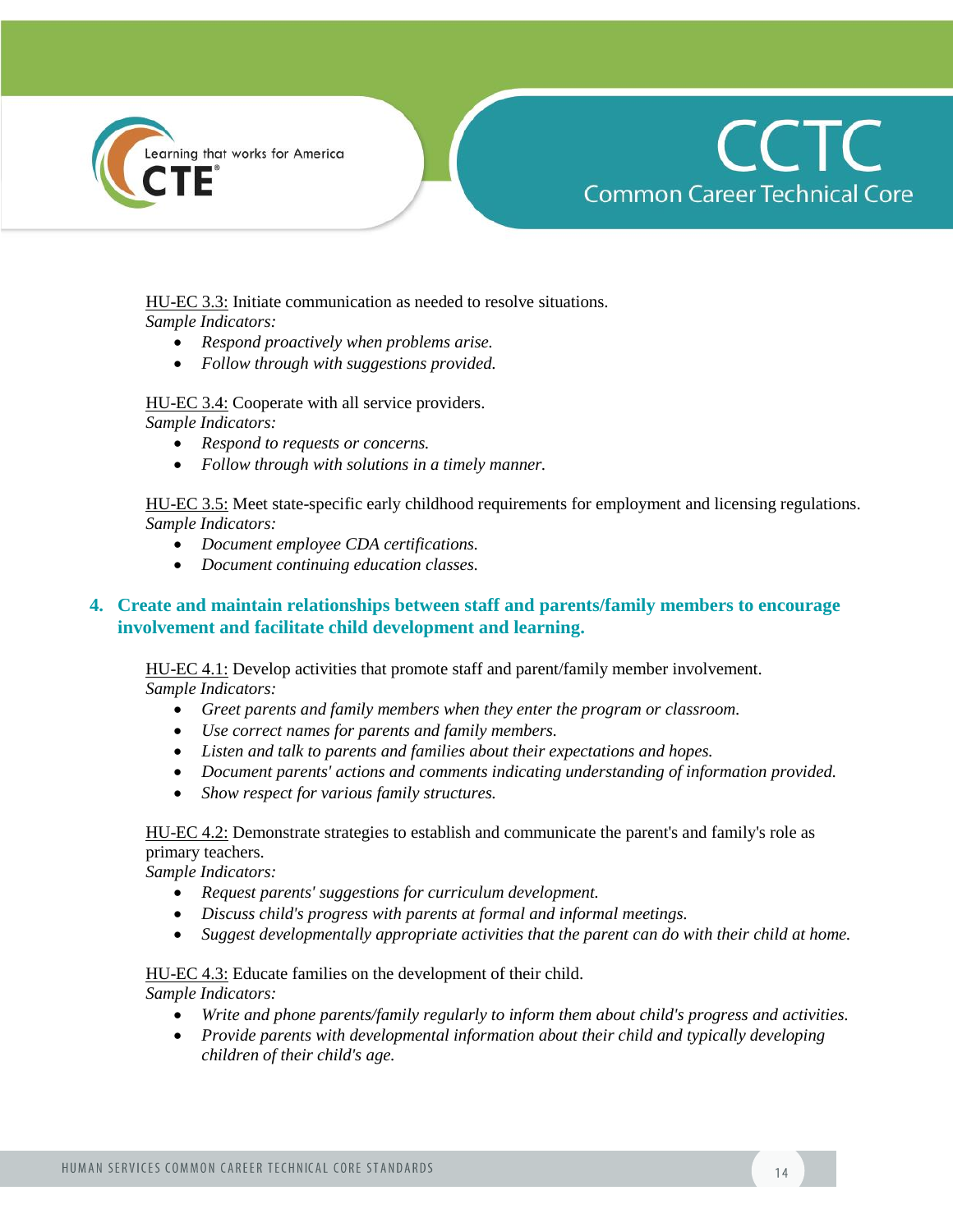



## **5. Evaluate safety and sanitation procedures associated with the early childhood education environment to assure compliance and prevent potential hazards.**

HU-EC 5.1: Meet health requirements.

*Sample Indicators:* 

*Provide a safe and sanitary environment.*

HU-EC 5.2: Provide and maintain safety indoors and outdoors. *Sample Indicators:* 

*Provide supervision at all times.*

HU-EC 5.3: Respond to emergency situations appropriately. *Sample Indicators:* 

*Follow organizational policies and procedures.*

### **6. Adhere to ethical and legal responsibilities, laws and regulations to protect children and families.**

HU-EC 6.1: Comply with early childhood education laws and regulations. *Sample Indicators:* 

- *Follow through with reporting cases of child abuse.*
- *Maintain confidentiality when handling any information concerning children, parents or other staff members.*

HU-EC 6.2: Demonstrate respect for diversity in the early childhood environment. *Sample Indicators:* 

*Treat children, parents, and other staff with respect at all times.* 

HU-EC 6.3: Recognize abuse and neglect. *Sample Indicators:* 

- *Identify documentation needed in the reporting process.*
- *Determine appropriate authorities and agencies for reporting incidents.*
- *Report incidents following proper procedures.*

## **7. Apply principles of child growth and development, including social, emotional, physical and cognitive milestones, to provide comprehensive program offerings.**

HU-EC 7.1: Evaluate curriculum for compliance with state-specific and NAEYC standards. *Sample Indicators:* 

- *Observe, assess and document children's participation type and level.*
- *Observe, assess and document children's developmental progress.*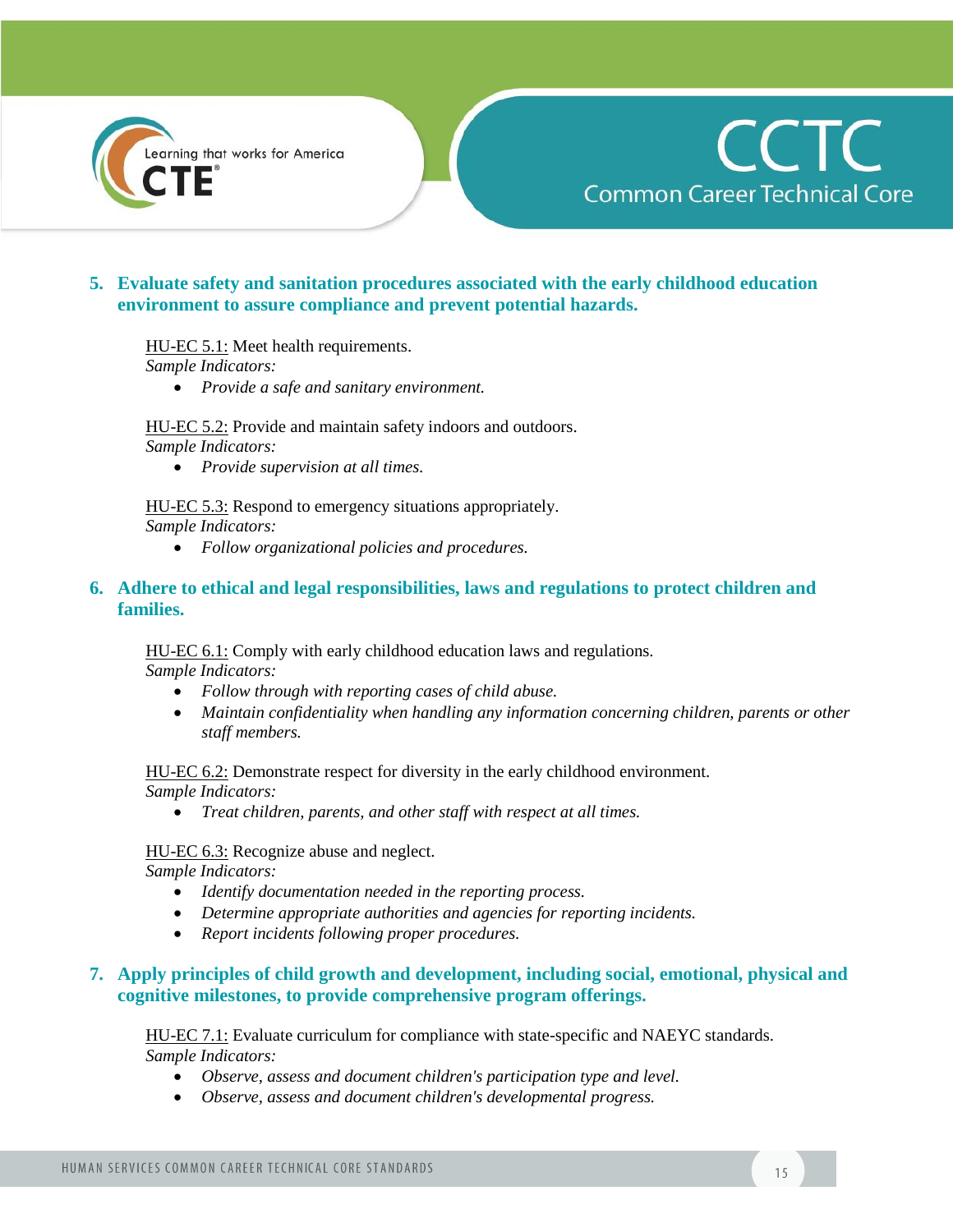



*Document that curriculum meets standards.*

## HU-EC 7.2: Evaluate child's strengths and needs.

*Sample Indicators:* 

- *Create rapport with the children and parents/family members.*
- *Analyze children's developmental level from observation and elicited information.*
- *Recognize developmental delays in children.*

HU-EC 7.3: Analyze information and observations to individualize a plan of instruction for each child. *Sample Indicators:* 

- *Observe, assess and document that children can follow the plan successfully.*
- *Observe, assess and document children's progress.*

HU-EC 7.4: Plan developmentally appropriate activities and lesson plans to reflect various cultures, interests and developmental levels.

*Sample Indicators:* 

- *Observe, assess and document children's progress.*
- *Plan learning activities focused on various cultures.*
- *Plan activities and practices that support the development of special needs children.*

HU-EC 7.5: Implement activities and lesson plans to reflect various interests, cultures and developmental levels including special needs.

*Sample Indicators:* 

- *Observe, assess, and document children's progress.*
- *Identify community agencies to provide special needs services.*
- *Provide books, posters, food and music that represent diversity.*

#### **8. Evaluate curriculum for inclusiveness of children with special needs.**

## **Family & Community Services Career Pathway (HU-FAM)**

## **1. Use formal and informal assessment practices to create and evaluate a prevention and/or treatment plan.**

HU-FAM 1.1: Summarize a prevention/treatment plan based upon a synthesis of information about individual needs.

*Sample Indicators:* 

*Evaluate individual progress.*

HU-FAM 1.2: Gather information and inform the participant about what to expect in the assessment process.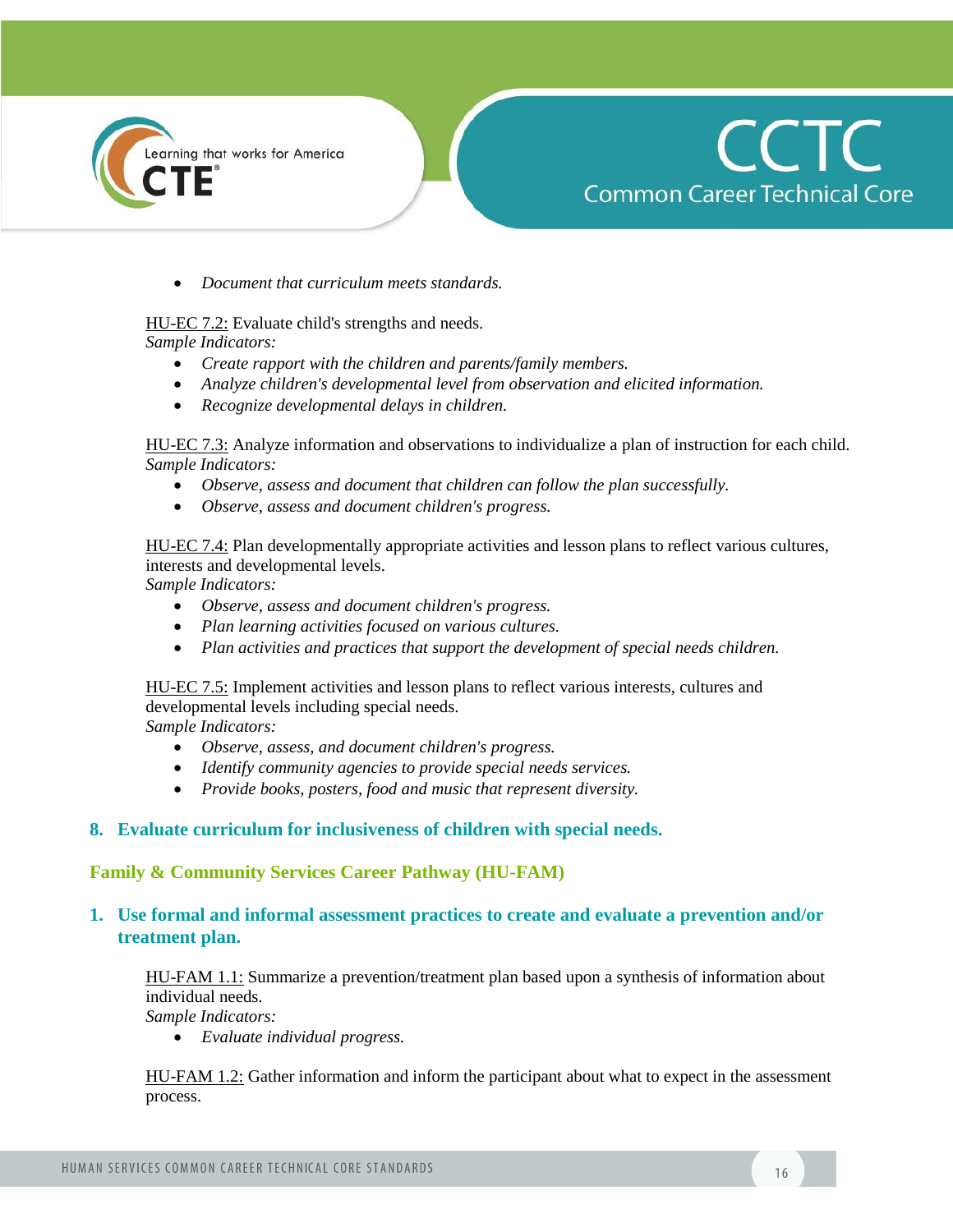



*Sample Indicators:* 

*Complete verbal and written assessments to show the strengths and needs of participant.*

## HU-FAM 1.3: Create interventions and implement a treatment plan based on identified individual needs.

*Sample Indicators:* 

*Document client progress due to interventions.*

HU-FAM 1.4: Create solutions for clients that will help them make informed decisions using individual preferences and strengths.

*Sample Indicators:* 

- *Accurately identify concerns.*
- *Collect client history to monitor patterns of behavior.*
- *Identify individual problems, and analyze sources of difficulties.*
- *Lead client to use problem-solving skills for finding solutions.*
- *Connect client with additional resources to serve needs.*

## **2. Identify community resources to provide family and community services.**

HU-FAM 2.1: Research to find agencies, organizations and churches offering services. *Sample Indicators:* 

 *Keep a portfolio of available community resources, such as transportation, social services, support groups and advocacy groups.*

HU-FAM 2.2: Conduct a visit to a community resource site to become familiar with resources. *Sample Indicators:* 

*Keep names and phone numbers of contacts at each service.*

HU-FAM 2.3: Research and evaluate state and local social services provides. *Sample Indicators:* 

- *Use proper referral procedure for each service.*
- *Update information as needed to keep current.*

HU-FAM 2.4: Match individual's needs with identified community resources. *Sample Indicators:* 

*Document information that describes needs, preferences, strengths and potential supports.*

#### **3. Communicate effectively to gain support from the client's family and other support groups.**

HU-FAM 3.1: Follow policies and procedures to assure compliance with local, state, and national regulations.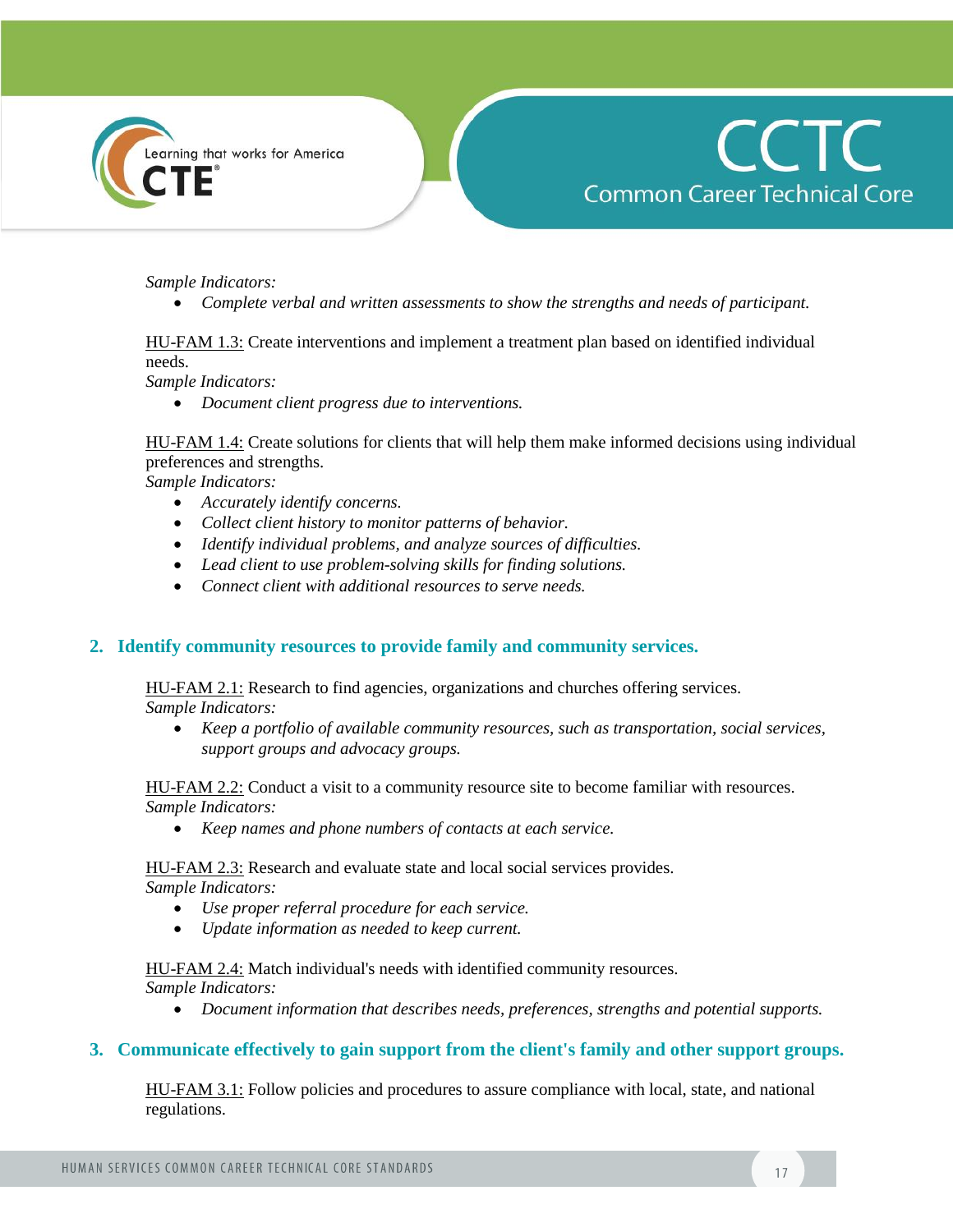



#### *Sample Indicators:*

- *Adhere to job description.*
- *Identify regulation violations.*
- *Implement best practices.*

#### HU-FAM 3.2: Collaborate professionally with family members.

*Sample Indicators:* 

- *Document formal and informal meetings with family members.*
- *Give, receive, and act upon feedback promptly and with sensitivity.*
- *Provide a summary of visits and information gathered from family/friends.*

#### HU-FAM 3.3: Collaborate with an individual's support system to provide services.

*Sample Indicators:* 

- *Document information that describes needs, preferences, strengths and potential supports.*
- *Document client's satisfaction that his/her needs, preferences, etc. have been accurately identified.*
- *Provide examples of information collected to inform individual clients of the goal-setting process.*
- *Document an increase in frequency and number of contacts for the client.*
- *Provide a summary of visits and information gathered from family/friends.*

## **4. Comply with laws and procedures that govern abuse, neglect, confidentiality and other health and safety situations.**

HU-FAM 4.1: Follow legal and applicable procedures to report concerns of abuse, neglect or exploitation.

*Sample Indicators:* 

*Use and document quality assurance procedures.*

#### HU-FAM 4.2: Assure accessibility, security and safety of program environment and transportation to all participants.

*Sample Indicators:* 

- *Document that the environment meets all applicable licensing and accreditation requirements.*
- *Document and report situations to appropriate authorities.*

#### HU-FAM 4.3: Maintain client confidentiality while observing ethical and legal responsibilities. *Sample Indicators:*

- *Guard client information in conversation.*
- *Keep client written information inaccessible to general public.*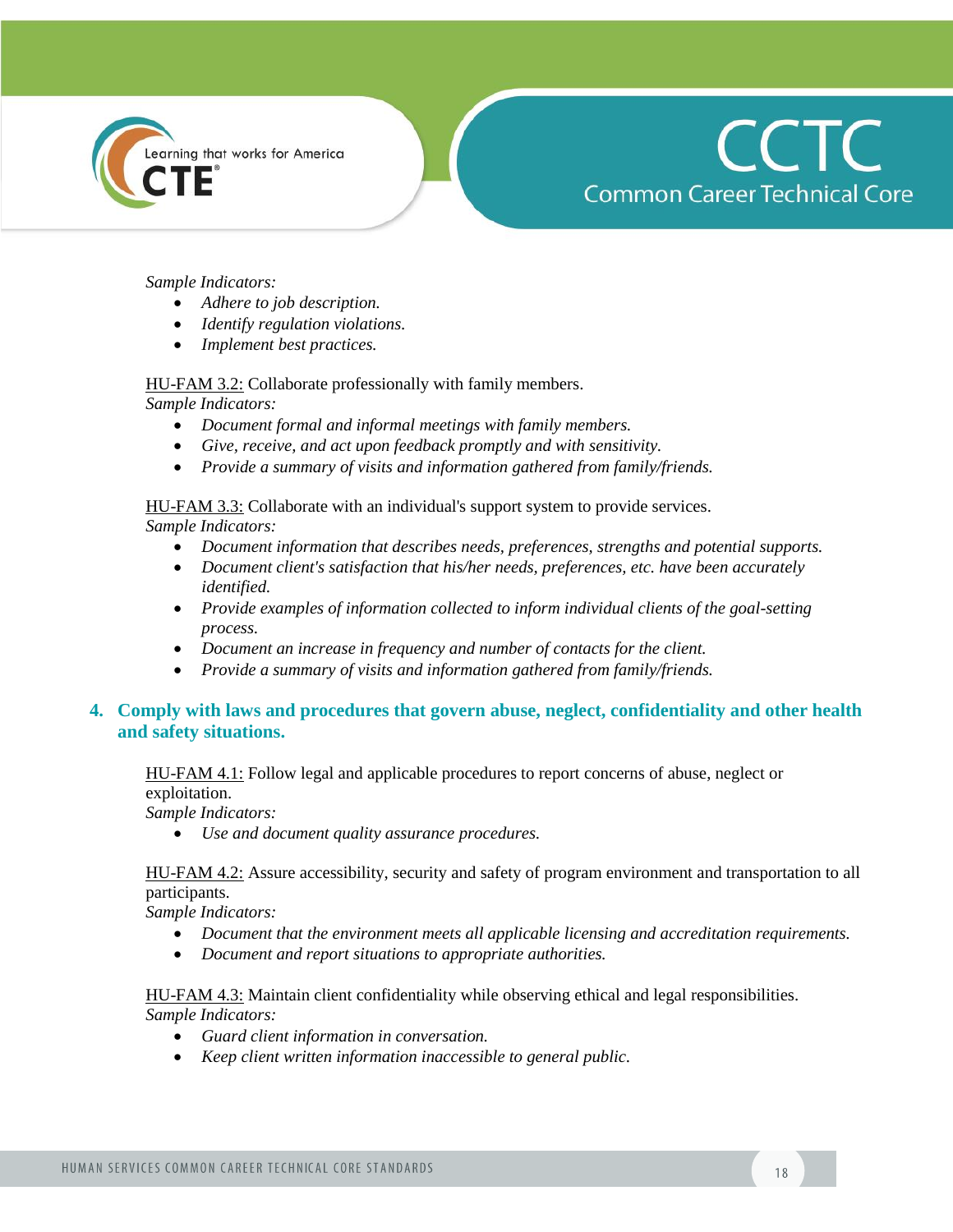



HU-FAM 4.4: Follow policies and procedures of organization and laws and regulations in documentation of reporting requirements.

*Sample Indicators:* 

*Use strategies for documenting essential information while respecting privacy.*

HU-FAM 4.5: Prepare indoctrination materials to ensure individuals are aware of rights regarding access to records and information.

*Sample Indicators:* 

 *Communicate clearly to clients their rights of access to records and their rights to refuse consent for release of information.*

## **5. Evaluate crisis prevention, intervention and resolution techniques to formulate emergency plans.**

HU-FAM 5.1: Align individuals with prevention, intervention or resolution techniques appropriate for the circumstances.

*Sample Indicators:* 

*Formulate appropriate interventions likely to prevent crisis situations.*

HU-FAM 5.2: Manage the physical and social environment to reduce conflict and promote safety of participants, workers, and others when intervening in emergency situations. *Sample Indicators:* 

*Use appropriate techniques to ensure a safe environment.* 

HU-FAM 5.3: Recognize when to seek outside assistance to address emergency situations. *Sample Indicators:* 

*Resolve a crisis or emergency situation.*

## **Personal Care Services Career Pathway (HU-PC)**

## **1. Analyze basic principles of biology, chemistry and human anatomy for safe and effective utilization and selection of personal care products and services.**

#### HU-PC 1.1: Identify appropriate uses of chemicals and their interactions. *Sample Indicators:*

*Accurately mix products and formulas according to manufacturer's guidelines.*

HU-PC 1.2: Identify danger signs of unsuccessful reactions. *Sample Indicators:* 

*React to danger signs with appropriate intervention.*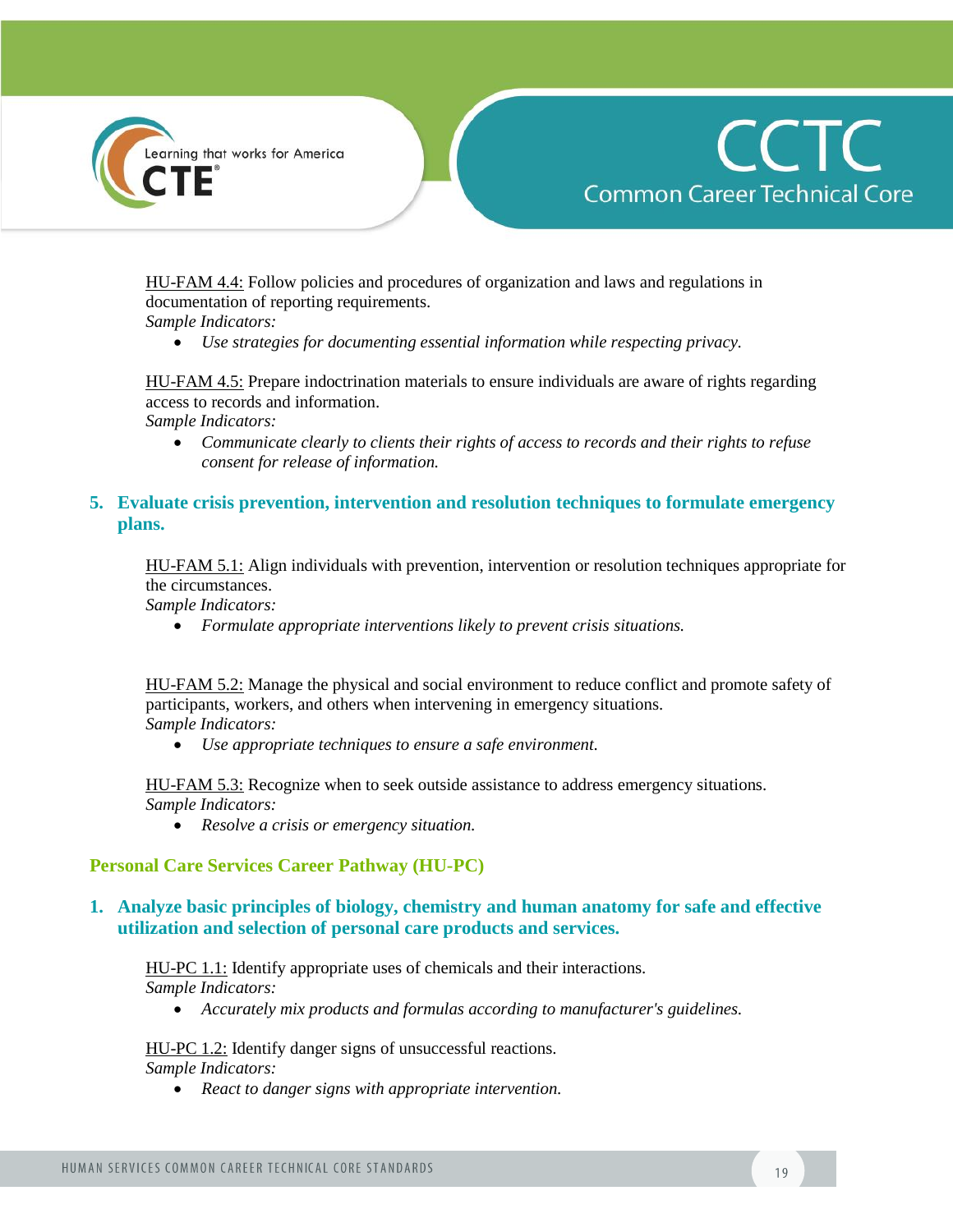



HU-PC 1.3: Identify how to correct and treat adverse reactions. *Sample Indicators:* 

*Document adverse reactions and corrective actions taken.*

HU-PC 1.4: Explain the functions and interdependencies of tissues, cells and organisms. *Sample Indicators:* 

*Apply principles of functions and interdependencies as part of a daily routine.* 

HU-PC 1.5: Explain interactions among tissues, cells and organisms with each other and the environment.

*Sample Indicators:*

*Apply principles of interactions as part of a daily routine.* 

HU-PC 1.6: Determine needed services based on the principles of human anatomy. *Sample Indicators:* 

- *List the systems of the body and describe their functions to gain familiarity with potential problems.*
- *Recognize, identify and work with anatomical structures accurately.*

## **2. Evaluate an individualized personal care plan that reflects client preferences, needs and interests for a course of treatment/action.**

HU-PC 2.1: Use several approaches to identify and evaluate alternatives. *Sample Indicators:* 

- *Accurately describe alternatives.*
- *Assist individuals to understand potential outcomes.*
- *Help client identify potential barriers.*

HU-PC 2.2: Evaluate customer feedback to determine how it may be best used to enhance or evolve future services.

*Sample Indicators:* 

*Use customer feedback to enhance products and services.*

HU-PC 2.3: Select appropriate resources to use with the client/family based upon industry-specific resources and client/family preferences.

*Sample Indicators:* 

 *Inform client/family of the process and realistic outcomes including possible risks, as well as rewards.*

HU-PC 2.4: Develop a plan/program based on client/family wishes and feasibility.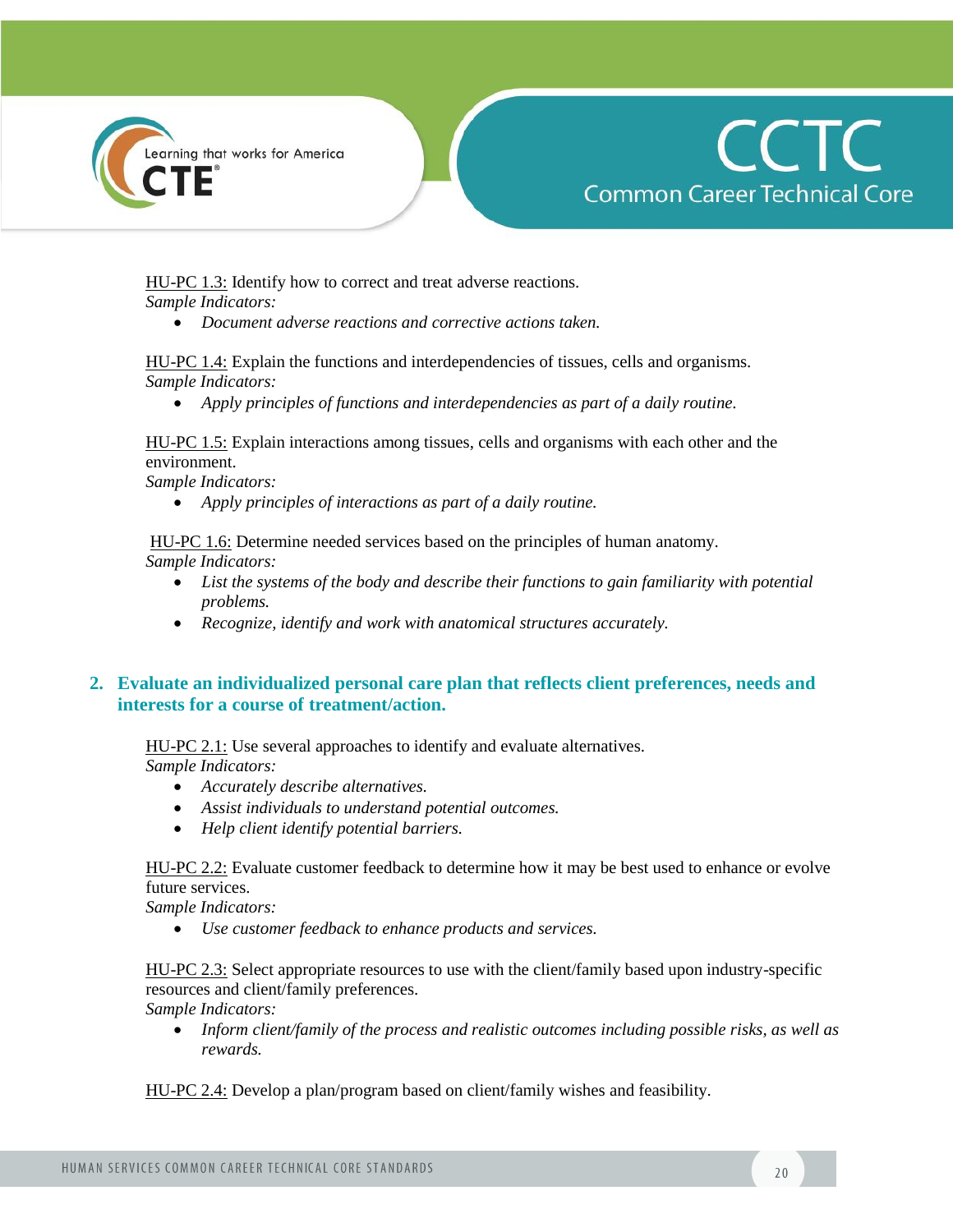



*Sample Indicators:* 

- *Create a plan of treatment/action.*
- *Initiate open discussion based on interpretation to elicit client information.*
- *Negotiate for improving satisfaction if needed.*

HU-PC 2.5: Deliver client services based on plan/program.

*Sample Indicators:* 

*Document feedback of client/family satisfaction.*

## **3. Utilize data and information to maintain electronic records of client services and make recommendations for personal care services.**

HU-PC 3.1: Formulate a reliable conclusion through summarizing, comparing and contrasting information.

*Sample Indicators:* 

*Retrieve and analyze data/information.*

HU-PC 3.2: Interpret information about a client, product, process or topic needed to initiate action. *Sample Indicators:* 

*Accurately interpret data.* 

HU-PC 3.3: Use appropriate software to represent existing client, product, service or topic information in a different form.

*Sample Indicators:* 

• Describe and accurately summarize information/data using charts, graphs and descriptive *statistics.*

HU-PC 3.4: Comply with established procedures to store and retrieve information.

*Sample Indicators:* 

*Manage information in a database.*

## **4. Demonstrate policies and procedures to achieve a safe and healthy environment for personal care services.**

HU-PC 4.1: Determine intervention strategies needed through evaluation of multiple emergency situations.

*Sample Indicators:* 

*Document and report emergency situations and outcomes to appropriate authorities.*

HU-PC 4.2: Use correct safety procedures that follow established guidelines, policies and procedures. *Sample Indicators:*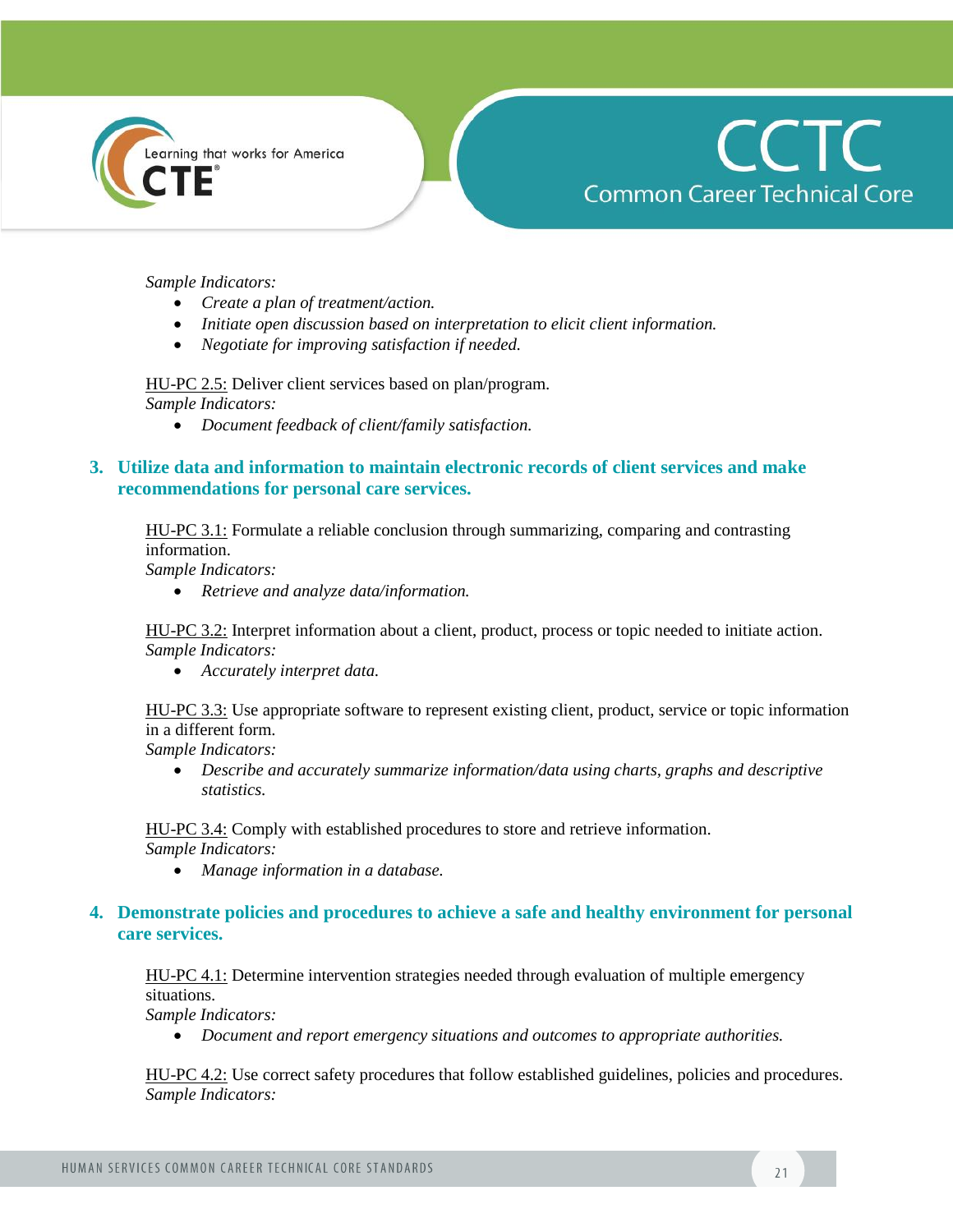

# **CCTC Common Career Technical Core**

- *Apply and adhere to OSHA and CDC guidelines.*
- *Store chemicals in locked cabinets and secure keys.*

HU-PC 4.3: Follow the organization's policies, procedures and regulations regarding health and safety. *Sample Indicators:* 

*Effectively anticipate, respond, and document situations involving health and safety.*

HU-PC 4.4: Implement procedures to protect the health and safety of all individuals. *Sample Indicators:* 

- *Document and report emergency situations and outcomes to appropriate authorities.*
- **5. Develop organizational policies, procedures and regulations that establish personal care organization priorities, accomplish the mission and provide high-quality service to a diverse set of clients and families.**

HU-PC 5.1: Maintain effective working relationships with all levels of personnel within the organization.

*Sample Indicators:* 

- *Apply organizational priorities in daily work.*
- *Model practices that demonstrate sensitivity to cultural, religious, disability and gender issues.*

HU-PC 5.2: Review financial markets and economic conditions to make successful financial choices. *Sample Indicators:* 

- *Make successful investment choices.*
- *Determine trends, factors, and potential issues that affect the financial aspect of the organization.*

HU-PC 5.3: Determine where and how to establish a business account based on banking principles. *Sample Indicators:* 

*Establish and monitor a business account.* 

HU-PC 5.4: Evaluate media for maximum impact, targeting specific client populations. *Sample Indicators:* 

- *Provide effective advertising of products/services.*
- *Develop effective in-house documents and advertising materials.*

#### HU-PC 5.5: Order and stock supplies/products/inventory from vendors. *Sample Indicators:*

*Place orders accurately, and choose carefully for cost-performance ratio.*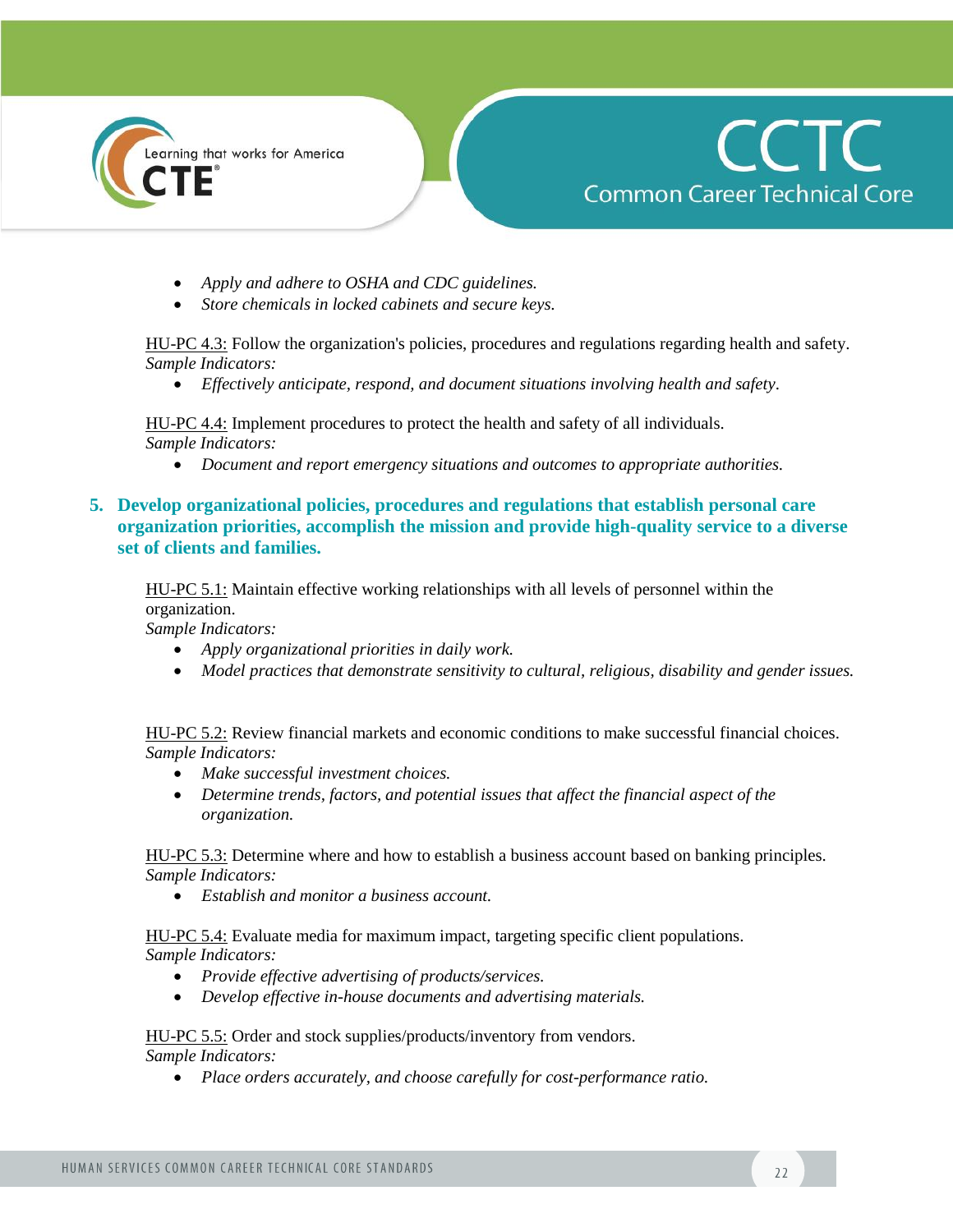



 *Maintain inventory that allows for satisfactory customer service while building a profitable business.*

#### HU-PC 5.6: Maintain current and accurate client records using office/records management systems. *Sample Indicators:*

- *Maintain accurate client records.*
- *Use client records to effectively respond to client inquiries.*

HU-PC 5.7: Select and maintain service equipment to provided continued client services. *Sample Indicators:* 

- *Deliver services using functional equipment.*
- *Troubleshoot problems with business equipment.*
- *Contact appropriate repair and maintenance services.*

HU-PC 5.8: Utilize time management skills. *Sample Indicators:* 

- *Maintain a business/appointment schedule.*
- *Document customer satisfaction.*

## **6. Identify personal care business opportunities enhanced by community involvement, selfimprovement and current trends.**

HU-PC 6.1: Maintain a helpful profile in the professional community and in the larger community to enhance community life.

*Sample Indicators:* 

- *Join professional associations and organizations and serve as officer, project leader, etc.*
- *Join and serve in community groups or organizations (e.g., Kiwanis, Jaycees, etc.).*

HU-PC 6.2: Act as a community educator and advocate for the profession. *Sample Indicators:* 

- *Explain the role of a professional in the area of expertise to community groups.*
- *Conduct workshops, responding to questions and comments.*

#### HU-PC 6.3: Evaluate progress towards goals and self-improvement by using performance information. *Sample Indicators:*

- *Evaluate self for performance and technical improvement needed.*
- *Develop a written professional development plan.*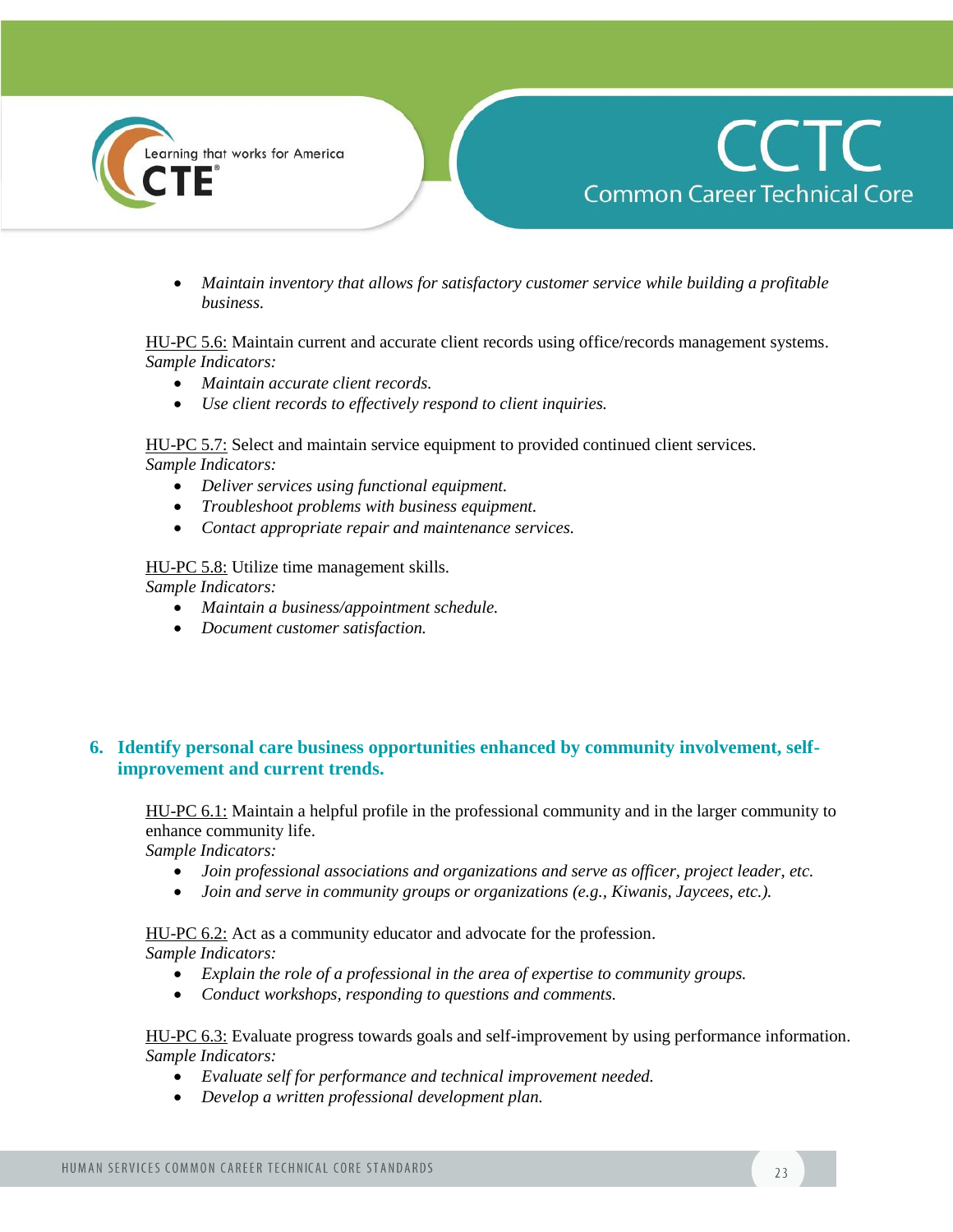



- *Maintain licensure/certification as required.*
- *Request feedback of co-workers, clients, and supervisor to improve performance.*

HU-PC 6.4: Research current techniques and trends to improve services.

*Sample Indicators:* 

- *Interpret data compiled.*
- *Develop strategies for implementing a plan of action.*

## **7. Apply methods of obtaining feedback to understand expectations and promote high-quality personal care services standards.**

HU-PC 7.1: Identify client/family needs through evaluation of information elicited through various methods.

*Sample Indicators:* 

*Provide services based on assessment, aligning with client characteristics.*

HU-PC 7.2: Provide high quality services and products.

*Sample Indicators:* 

*Apply quality standards to all services and products.*

HU-PC 7.3: Design alternative delivery of services to serve special needs clients. *Sample Indicators:* 

*Match delivery of services to needs of client/family.* 

HU-PC 7.4: Create a customer satisfaction survey to collect feedback on services provided. *Sample Indicators:* 

*Make adjustments based on survey data.*

HU-PC 7.5: Use a customer satisfaction survey to collect feedback on services provided. *Sample Indicators:* 

*Evaluate feedback to determine future services or enhance existing services..*